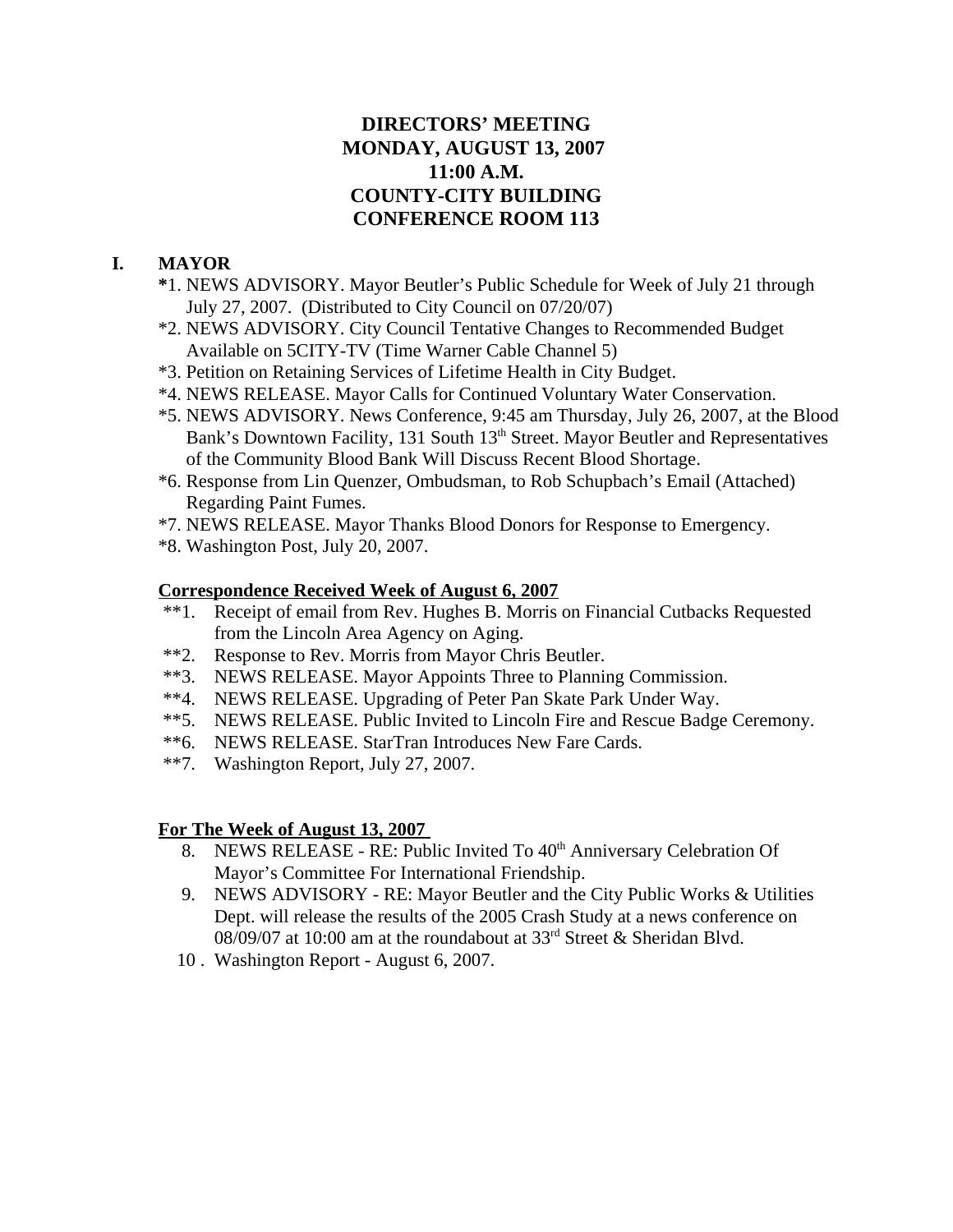# **II. DIRECTORS**

# **COUNTY COMMISSIONERS**

\*1. Letter from Bob Workman, Chairman, to Lincoln-Lancaster County Public Building Commission. Expansion of Smoke-Free Policy to Include Building Grounds.

# **FINANCE**

1. Reports from Don Herz - RE: July 2007 EMS Reports.

### **FINANCE/BUDGET**

\*1. July Sales Tax Reports:

- a) Actual Compared to Projected Sales Tax Collections;
- b) Gross Sales Tax Collections (With Refunds Added Back In) 2001-2002 Through 2006-2007;
- c) Sales Tax Refunds, 2001-2002 Through 2006-2007; and
- d) Net Sales Tax Collections 2001-2002 Through 2006-2007.

### **FINANCE TREASURER**

\*1. Monthly City Cash Report.

### **LIBRARIES**

\*1. Letter from Carol Connor, Library Director, with Attachments of Letters and Resumes of Six Persons Interested in Being Appointed to the Library Board.

### **PLANNING COMMISSION FINAL ACTION** .....

- \*\*1. Special Permit #07028 Nonprofit Educational and Philanthropic Institution Nebraska Family Council - Northeast Corner of So. 11<sup>th</sup> Street and "E" Street -Resolution No. PC-01065.
- \*\*2. Special Permit #07022 Expansion of Nonstandard Single-Family Dwelling, 4040 "C" Street - Resolution No. PC-01067.
	- 3. Special Permit #07026 (Domiciliary Care Facility-S.  $25<sup>th</sup>$  & Old Cheney Road) Resolution No. PC-01066.

# **PLANNING**

- \*1. Annexation by Ordinance, No. 18937. Effective June 26, 2007, 309.37 Acres.
- \*2. Sterling Hills 2<sup>nd</sup> Addition. Final Plat No. 07010. Generally Located at South 37<sup>th</sup> Street and Yankee Hill Road.
- \*3. Charleston Heights Addition Final Plat No. 06083. Generally Located at North 14<sup>th</sup> Street and Humphrey Avenue.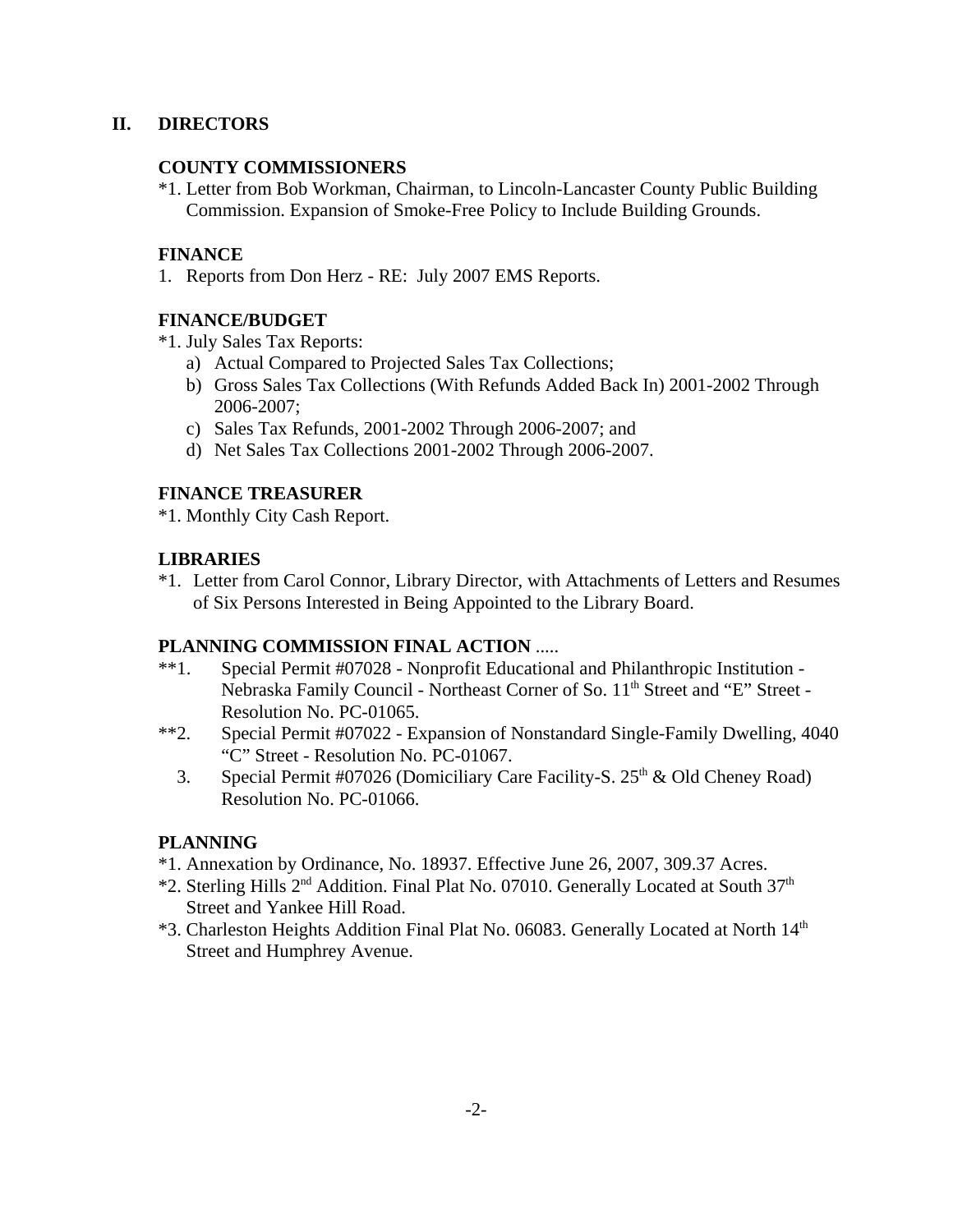### **PUBLIC WORKS & UTILITIES**

- \* 1. ADVISORY. 56th Street and Elkcrest Drive Intersection Safety Improvement Project. Project No. 700846.
- \*2. ADVISORY. Water Main Project No. 700294. St. Paul Avenue; 42<sup>nd</sup> 47<sup>th</sup> Street.

### **Correspondence Received Week of August 6, 2007**

- \*\*1. Reply from Randy Hoskins, Assistant City Engineer, Regarding Lincoln North Creek Street Lighting.
	- a) Letter from Gregory S. Nielsen, Lincoln North Creek LLC. Letter Regarding Concerns With Street Lighting in the North Creek Development.

### **For The Week of August 13, 2007**

1. Memo from Karl Fredrickson to Robin Eschliman - RE:  $84<sup>th</sup>$  & Augusta Project.

# **III. CITY CLERK -**

- 1. Petition signatures RE: Continue funding the Maxey Senior Diner program at the Malone Community Center (Forwarded to Council on 08/07/07)
- 2. Letter from Don Tilley RE: Continue funding the Senior Health Care Services (Forwarded to Council on 08/07/07)

# **IV. COUNCIL REQUESTS/CORRESPONDENCE**

# **JON CAMP**

\*1. Response from Dan Wright, Interim Fire Chief, Regarding the EMS Enterprise Fund Utilities and Explanation Regarding Workers Comp with EMS and General Fund.

### **Correspondence Received Week of August 6, 2007**

- \*\*1. Email from, and Response to, Andrea Dickey Regarding Cutting Firefighters Budget.
- \*\*2. Email from, and Response to, Norma Kamtz Regarding Continuing to Fund Lifetime Health for Senior Citizens.
- \*\*3. Email from, and Response to, Marlys French Regarding City Budget Cut on the Lifetime Health Program of the Lincoln Area Agency on Aging.
- \*\*4. Email from, and Response to, Bob Cunningham Regarding Budgets on Firefighters and County Receiving City Taxes.
- \*\*5. Response to Email from Interim Fire Chief Danny D. Wright to Council Chair Marvin on LFR Budget.
- \*\*6. Email from, and Response to, Reba Schafer, Director for Lincoln Area Agency on Agency Prior to Retirement in 2000 Regarding Maintaining Services to Older Adults and Final Budget Cuts.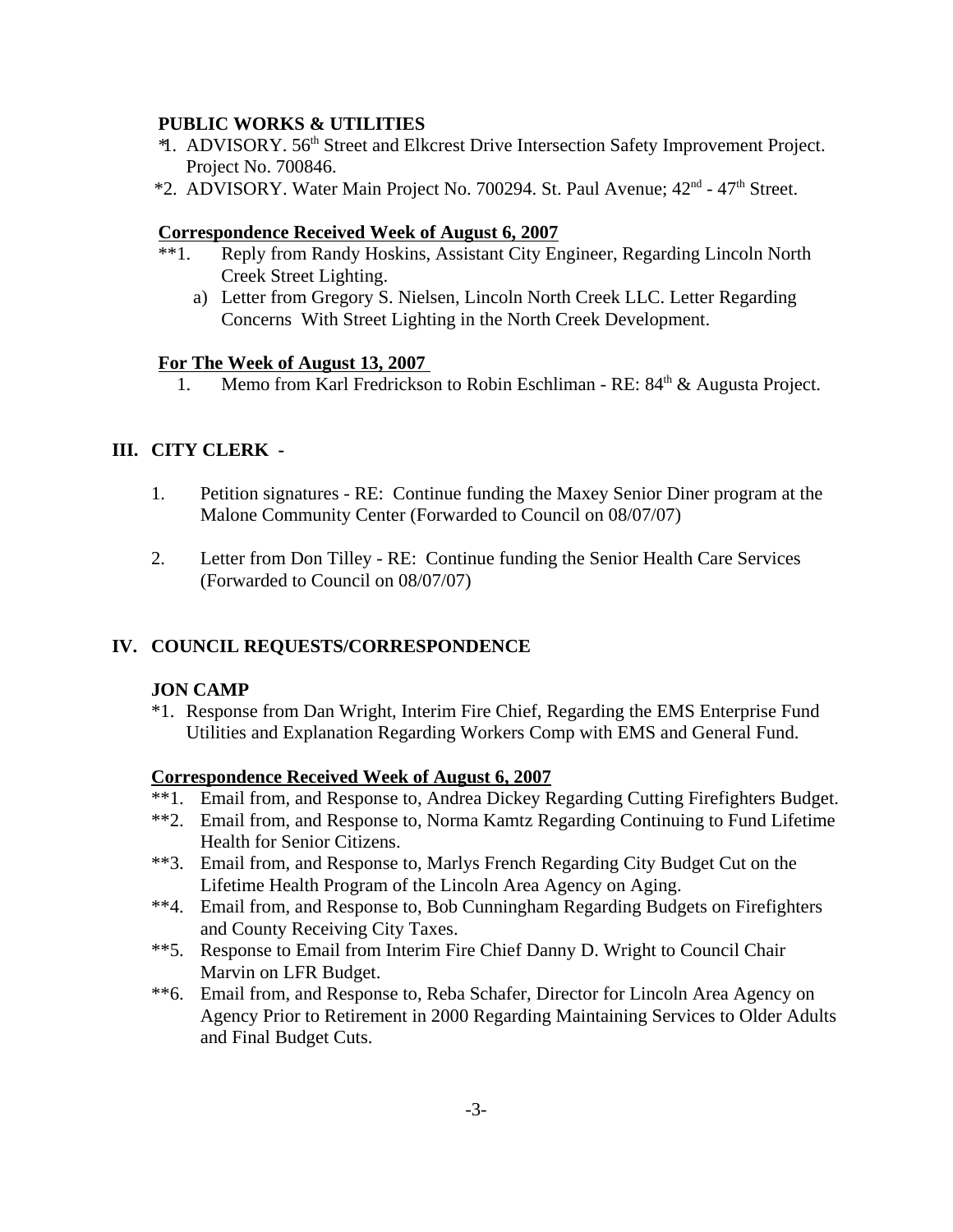- \*\*7. Email from, and Response to, Pat Scott. Find Funding to Continue the Life Time Health Program's Care and Services to the Elderly in Lincoln.
- \*\*8. Response from Public Works and Utilities to Don Wright's Concern on the Railroad Crossing at South 56<sup>th</sup> Street and Old Cheney Road.
- \*\*9. Email from Bob Kacvinsky on Requiring Talent Plus to Use Pollution Free Lighting in Expansion Plans, Giving Consideration to Neighbors, Hyde Observatory and the City.
- \*\*10. Email from Norma Kamtz. Agree with User Fee Idea to Keep Lifetime Health Operational, with Fee Determined by Income.
- \*\*11. Email from Marlys French. User Fee Program Could Work, Not Being Too Expensive for Seniors on a Fixed Income.
- \*\*12. Email from Ken Ring Agreeing With a User Fee for the Lifetime Health Program, Structured for Everyone to Pay According to Income.

### **JONATHAN COOK**

\*1. Letter from Sharon Fry. Thanks for Supporting our Fire Department.

### **Correspondence Received Week of August 6, 2007**

- \*\*1. Letter from Mrs. Abe B. Sidiki. Do Not Allow Senior Services to be Cut. Do not Make the Seniors Responsible for Mismanagement of City Funds. Perhaps an Appropriate Fee Could be Charged to Keep Program.
- \*\*2. Letter from Charlotte D. Frank. Reconsider Proposed Budget Cuts to Lincoln Area Agency on Aging.

### **DOUG EMERY**

\*1. Letter from Sharon Fry. Thank you for Supporting the Fire Department.

### **Correspondence Received Week of August 6, 2007**

\*\*1. Letter from Lina Driscoll Requesting the Belmont Aging Center Remain Open.

# **ROBIN ESCHLIMAN**

- \*1. Response from Dan Wright, Interim Fire Chief, Regarding Proposed Ethics Education and Proposed Cost for Ethics Training.
- 2. Request to Dave Landis, Urban Development Director RE:  $48<sup>th</sup> \& ^{\circ}$  'O'' Street (Eschliman RFI#9 - 08/03/07). — **1.) SEE RESPONSE FROM DAVE LANDIS, URBAN DEVELOPMENT DIRECTOR RECEIVED ON R. ESCHLIMAN RFI#9 - 08/06/07.**

### **Correspondence Received Week of August 6, 2007**

\*\*1. Letter from Tracie Foreman, Aging Specialist/LAAA/Lifetime Health, Stating Facts in Response to Comments Made About the Lifetime Health Program. (Received for, and Distributed to Other Council Members on 08/02/07)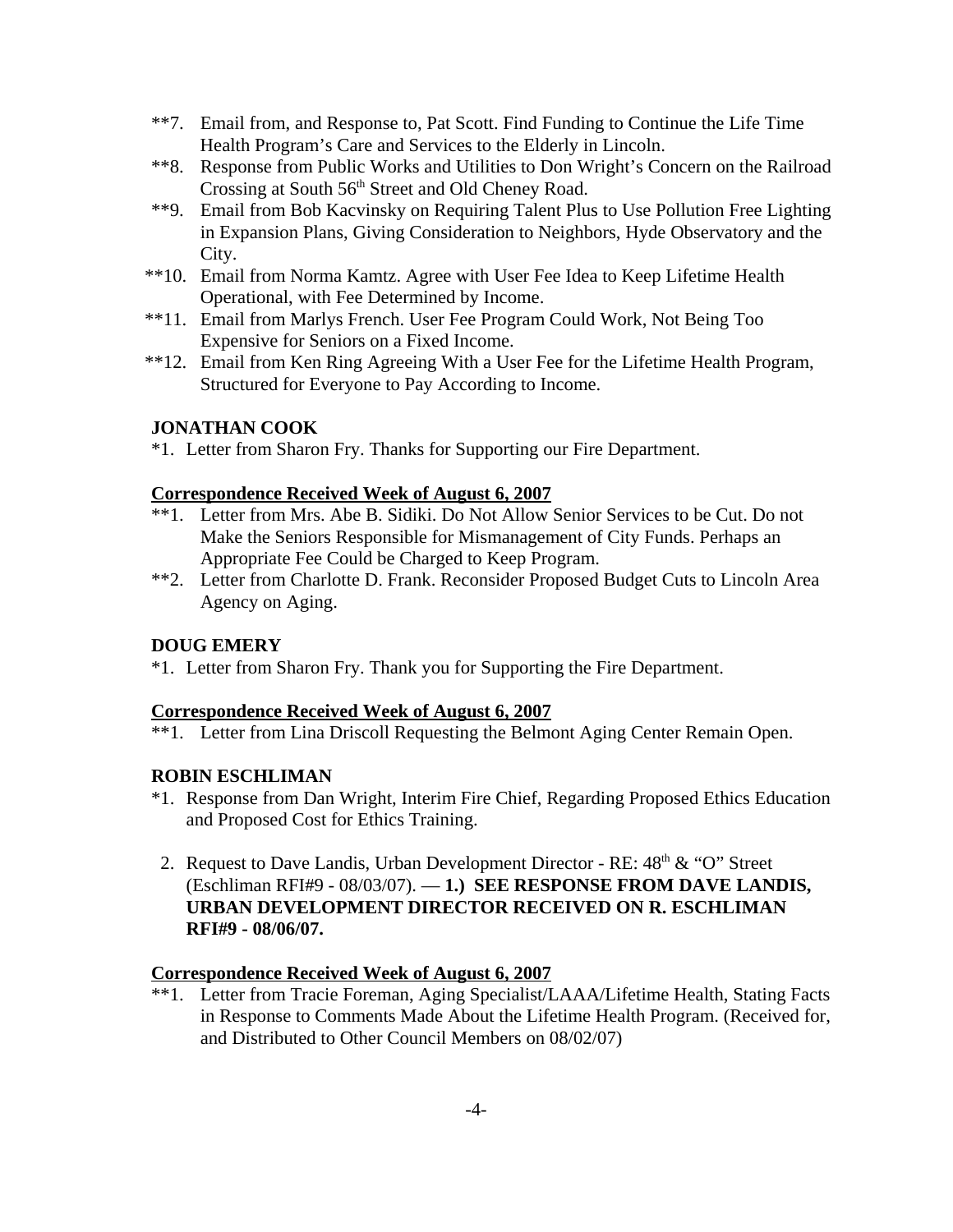# **DAN MARVIN**

- \*1. Memo from Dan Wright, Interim Fire Chief, Regarding Impact on Lincoln Fire and Rescue if Another \$250,000 is Reduced from the Fiscal Year 07-08 Budget.
- \*2. Letter from Sharon Fry. Thank you for Supporting our Fire Department.

# **Correspondence Received Week of August 6, 2007**

- \*\*1. Letter from a Concerned Citizen Regarding Lincoln Fire Department Supervisory Employees.
- \*\*2. Letter from Theresa Hohmeie. Oppose Elimination of Lincoln Area Agency Lifetime Health Program.

# **JOHN SPATZ**

# **Correspondence Received Week of August 6, 2007**

- **\*\***1. Letter from Alice Stillahn. Do Not Close Belmont Active Age Services.
- \*\*2. Letter from Arlene and Herman Gerlach. Reconsider Closing the Active Age Center at Belmont Senior Center. Would be Unable to Attend Another Center.
- \*\*3. Letter from Donald L. Jewell. Keep Center Open. Live at Malone Manor.
- \*\*4. Letter from Wallace Gant. Need Maxey Center, Do Not Close.
- \*\*5. Letter from Kent H. Bankson. Keep Maxey Center Open.
- \*\*6. Letter from Roberta Malolen. Keep Senior Centers Open.
- \*\*7. Letter from Iren Hraban. Keep Maxey Center Open.
- \*\*8. Letter from Harlan Chamberlain. Support Keeping the Maxey Senior Center Open.
- \*\*9. Letter from Juanita McWilliams. Keep Open the Senior Maxey Center Located at the Malone Community Center.
- \*\*10. Letter from Joy Snell. Keep the Maxey Center Open.

# **KEN SVOBODA**

\*1. Response from Dan Wright, Interim Fire Chief, Regarding Question of FEMA Grant, the Cooperative Agreement Reimbursement to General Fund for Assistant Chief Huff.

### **Correspondence Received Week of August 6, 2007**

\*\*1. Letter from a Concerned Citizen Regarding Lincoln Fire Department Supervisory Employees.

# **V. MISCELLANEOUS**

- \*1. Email from Russell Miller on Police and Taxes.
- \*2. Correspondence from Dana Roper, City Attorney. Consequences for Allowing Propane Tanks on Balconies.
- \*3. Letter from Nan Graf. Eliminate Expensive Fireworks Display, and Keep Kuklin Pool Open.
- \*4. Letter from Phyllis Roehl. Suggestions/Comments on City Budget.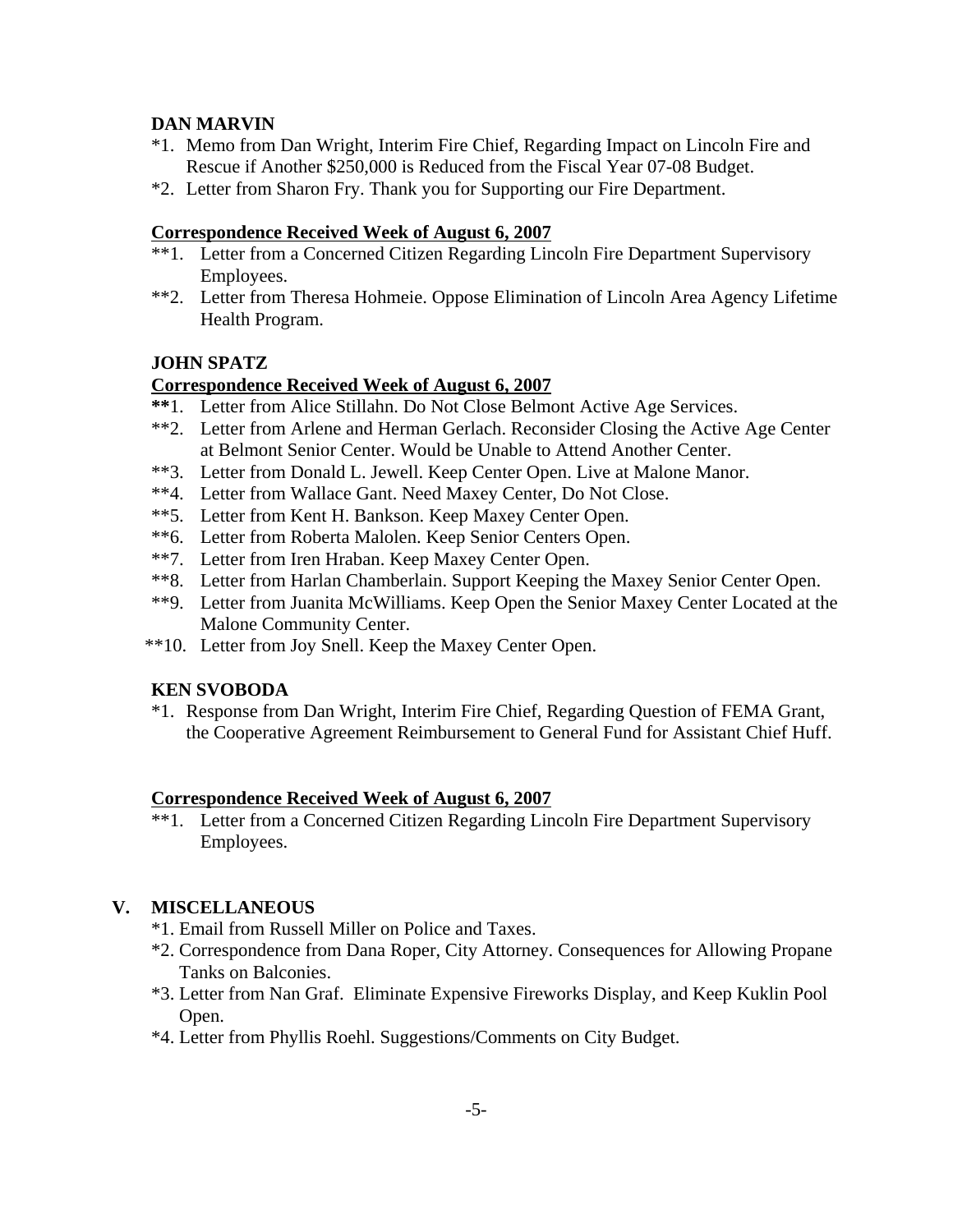- \*5. Email from Paul Haith. Comments on Budget, and Councilman Cooks' Comment on the Lincoln Fire Department.
- \*6. Comments from Jason Stege on City Council Actions at Meeting on 07-23-07.
- \*7. Forwarded Email. Budget Priorities, Taking care of Elderly Not Commercially Desirable/Profitable.
- \*8. Email from G. Fisher. Understanding Fire Department's Needs to Operate and Required Needs.
- \*9. Correspondence from Neighbors of Talent Plus to Comply with Written Requests if Talent Plus is Allowed to Expand. (Distributed to Council Members on 07/26/07)
- \*10. Email from Bob Norris. Comments, Suggestions on the Budget.

### **Emails Received Week of July 30, 2007 Regarding Keeping the Senior Lifetime Health Program and Senior Centers Open**

- \*1. Phone call from Melva Buhrdorf.
- \*2. Message Sent to Action Center.
- \*3. Letters From the Word Weaver's Calvert Writing Group. Explanation of Participation in Various Programs/Activities at the Calvert Senior Center.
- \*4. Letter sent to Councilmen Jonathan Cook and Dan Marvin from Frances Bockelman. Continue to fund the Lifetime Health Program.
- \*5. Letter from Cy Miller. Keep the Calvert Senior Center Open, Plus Suggestions on Budget.
- \*6. Email from Lisa Henning. Very Saddened and Concerned with Ending the Lifetime Health Program.
- \*7. Email from Gerald D. Poppe. Use Lifetime Health Programs, Consider Keeping in Budget.
- \*8. Letter from Lavaughn Oorlog. With Different Location for Calvert Senior Center Keep Fee Paid Previously to Parks and Recreation Department.
- \*9. Email from Shirley Maly. Abolishment of the Lifetime Health in Aging Services seems to lack foresight and common sense. Lifetime Health offers affordable preventative care.
- \*10. Letter from Lisa A. Taylor. Do not eliminate Lifetime Health.
- \*11. Note from Berena Snyder. Need the Calvert Center.
- \*12. Letter from Gertrude N. Involved in ActivAge Programs for 28 Years.
- \*13. Letter from Adolph L. Attending Belmont ActivAge Program Since Inception.
- \*14. Letter from Ann Yeager. Seriously Against Budget Cuts Closing Senior Centers.
- \*15. Letter from Jennie Tesch. Do Not Close the Senior Centers.
- \*16. Letter from Sam B. Cuts from Seniors and Youth Programs Absurd.
- \*17. Letter from Lincoln Citizen. Do Not Close Belmont ActivAge Program.
- \*18. Letter from Henry T. Upset at Closing Senior Centers, Especially the Belmont Center.
- \*19. Letter from Effie J. Depend on Belmont Rec Center for Resources.
- \*20. Letter from John B. Disappointed Belmont Senior Center is Closing.
- \*21. Letter from a Concerned Lincolnite. Use the Belmont ActivAge Program after Surgery.
- \*22. Letter from Lyle and Shirley. Upset on the Closing of the Belmont Senior Center.
- \*23. Letter from Ann Yeager. Concerned on Cutting Aging Programs.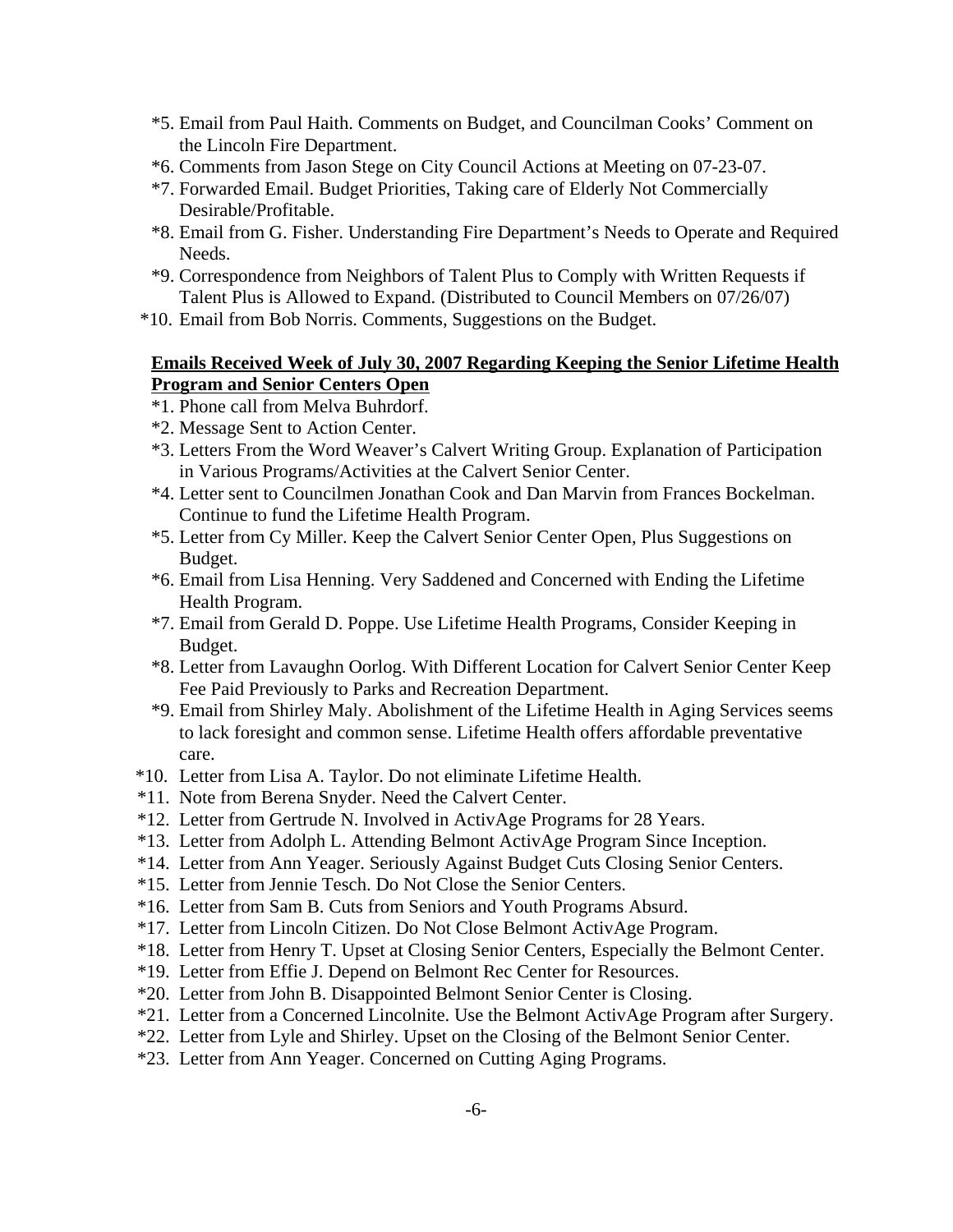- \*24. Letter from Connie B. Father Uses Belmont Senior Center.
- \*25. Letter from Charlotte Macku. Sad to Take Away Services for the Elderly.
- \*26. Letter from Mark F. Need to Keep Services at Belmont Center in Place.
- \*27. Letter from Concerned Citizen of Lincoln with Concern for the Lifetime Health Program. (Distributed to Council Members on 07/26/07)
- \*28. Email from Joyce Morgan. Keep the Calvert Center Open. Deeply Offended if Maintaining a Golf Course over Senior Centers.
- \*29. Email from Patricia Lehecka. Do Not Cut Lifetime Health Budget. Vote in the Best Interests of Lincoln Senior Citizens.

### **Miscellaneous Correspondence Received Week of August 6, 2007**

- \*\*1. Email from Teri Bullock. Very Disappointed in Proposed Cuts Affecting the Youngest and Oldest Members of our City.
- \*\*2. Email from Bob And Barbara Boyce. Proposed Sewage Treatment Plant, SW Wastewater Facility, by Wilderness Park Again in the CIP Budget at a Cost of \$5.6 Million.
- \*\*3. Email from Sara Friedman. Reasons to Vote to Remove the Entire Entry of the SW Wastewater Facility Improvements from the Budget.
- \*\*4. Email from Coby Mach, Executive Director of Lincoln Independent Business Association (LIBA) Responding to Russell Miller's Letter to the Mayor and City Council Regarding the Lancaster Event Center.
- \*\*5. Position Statement from LIBA Regarding the Storm Water Bond Issue.
- \*\*6. Letter from Kathryn Westwood Giving Suggestions for the Lincoln City Budget.
- \*\*7. Email from Pam James. Preserve Wilderness Park as a Natural Heritage Sight.
- \*\*8. Email from M. Harvey Regarding Maintenance of Trees Along Winthrop Road.
- \*\*9. Email from Steve Crouch with Suggestions.
- \*\*10. Email from Josh Mehlin Thoughts on Returning to Lincoln.
- \*\*11. Letter from Dr. Theresa de Langis on the Lincoln-Lancaster Women's Commission.
- \*\*12. Letter and Resolution No. 490 from the Airport Authority.
- \*\*13. Email from Kathy Pauley, National Association of Commissions for Women, Regarding the Lincoln-Lancaster Women's Commission.
- \*\*14. Letter from Kathy Pauley, National Association of Commissions for Women, State of West Virginia, Department of Health and Human Resources, Regarding Lincoln-Lancaster Women's Commission.
- \*\*15. Letter from Robert Garrison Regarding the Homestead Tax Exemption Program Being Capped and Seeking Answers.
- \*\*16. Email from Sam Johnson. Think of Residents at 70<sup>th</sup> and Pioneers and Deny the Land Sale to Talent Plus.
- \*\*17. Letter from Erik Hubl, Hyde Memorial Observatory. For Land Sale to Talent Plus have Written Terms of Sale on Lighting Cutoff Times, Minimum Amount of Lighting, and Reflective Surfaces.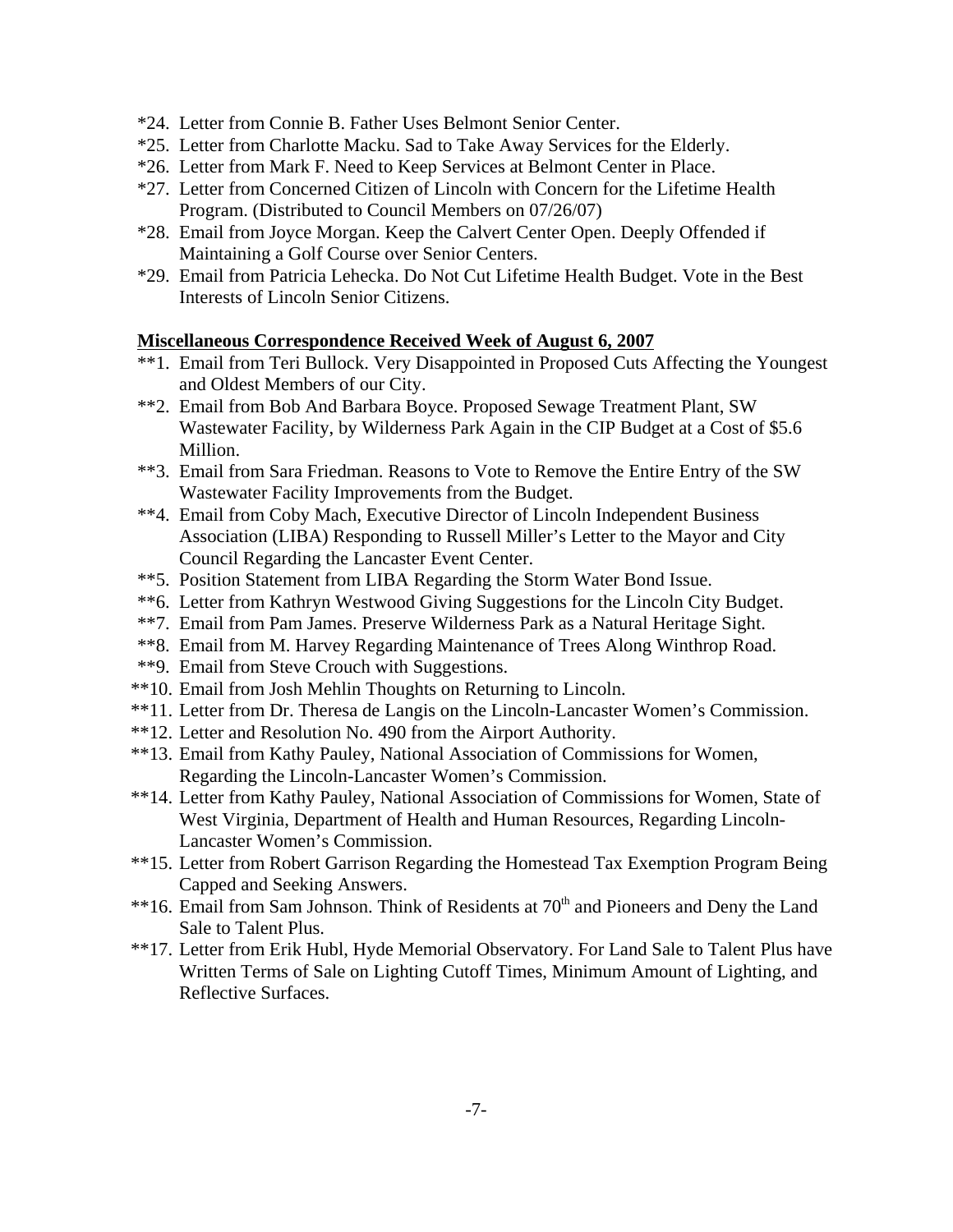### **Emails Received Week of August 6, 2007 Regarding Keeping the Senior Lifetime Health Program and Senior Centers Open**

- \*\*1. Letter from Lisa A. Taylor. Mother Uses Programs and Also Gives Back to Community.
- \*\*2. Email from Margaret Elley Distressed over Cuts Asked of the Lincoln Area Agency on Aging Members.
- \*\*3. Email from Rev. Hughes B. Morris. Dismayed on Financial Cutback Requested from the Lincoln Area Agency on Aging.
- \*\*4. Email from Theresa Parker. Vote No to mayor Beutler's Proposed Budget Cut for the Lincoln Area Agency on Aging.
- \*\*5. Letter from Frank Coyne. Keep Maxey Center Open.
- \*\*6. Letter from Josephine Foutz. Do Not Close Senior Centers.
- \*\*7. Letter from Florence Joseph. Keep Senior Maxey Center Open.
- \*\*8. Letter from Maggie Whirl. Allow Consideration for Keeping the Maxey Center Senior Program.
- \*\*9. Letter from Donna Busch. Programs Like Lifetime Health Needed in Our Community.
- \*\*10. Letter from Jo Wallick. Do Not Eliminate the Calvert ActivAge Center. Come and Personally Visit the Class.
- \*\*11. Letter from Betty Wilken. Do Not Eliminate the Lincoln Area Agency on Aging Lifetime Health Program. This Community Should Serve People of All Ages.
- \*\*12. Letter from J. Houk. Volunteer at the Maxey Senior Center which Provides Individuals in Wheelchairs, with Canes, Walkers a Balanced Meal and Socialization. Give Consideration to Keep Open. (Council Members Received Individual Copies on 08/02/07)
- \*\*13. Statement from Senior Citizens and Other Citizens and Five (5) Pages of Signatures Asking for Continued Funding for the Maxey Senior Diner Program at the Malone Community Center. (Council Members Received Individual Copies on 08/02/07)

### **For The Week of August 13, 2007**

- 14. E-Mail from Concerned Citizen RE: The upcoming approval of Mayor Beutler's nominees to the County/City Planning Commission.
- 15. Letter from Gwen Tilley RE: Dismayed that the budget for the senior centers is being cut (Council received copy of letter on 08/06/07 during the public hearing on the budget.)
- 16. E-Mail from Janine Copple, Member, Friends of Wilderness Park RE: The Southwest Sewage Treatment facility in the CIP (Forwarded to Council on 08/07/07)
- 17. E-Mail Letter from Marti Rule, Chair, Marin Women's Commission; and Cecilia Zamora, NACW Director, Region 9, Marin Women's Commission, Marin County, CA - RE: In Support - Continue to fund the Lincoln-Lancaster Women's Commission (Forwarded to Council on 08/07/07)
- 18. E-Mail from Russell Miller RE: Continue funding the Lifetime Health Programs -raise property taxes (Forwarded to Council on 08/07/07)
- 19. Letter from Don & Sandy Bock RE: Please don't cut the Senior Services (Forwarded to Council on 08/07/07)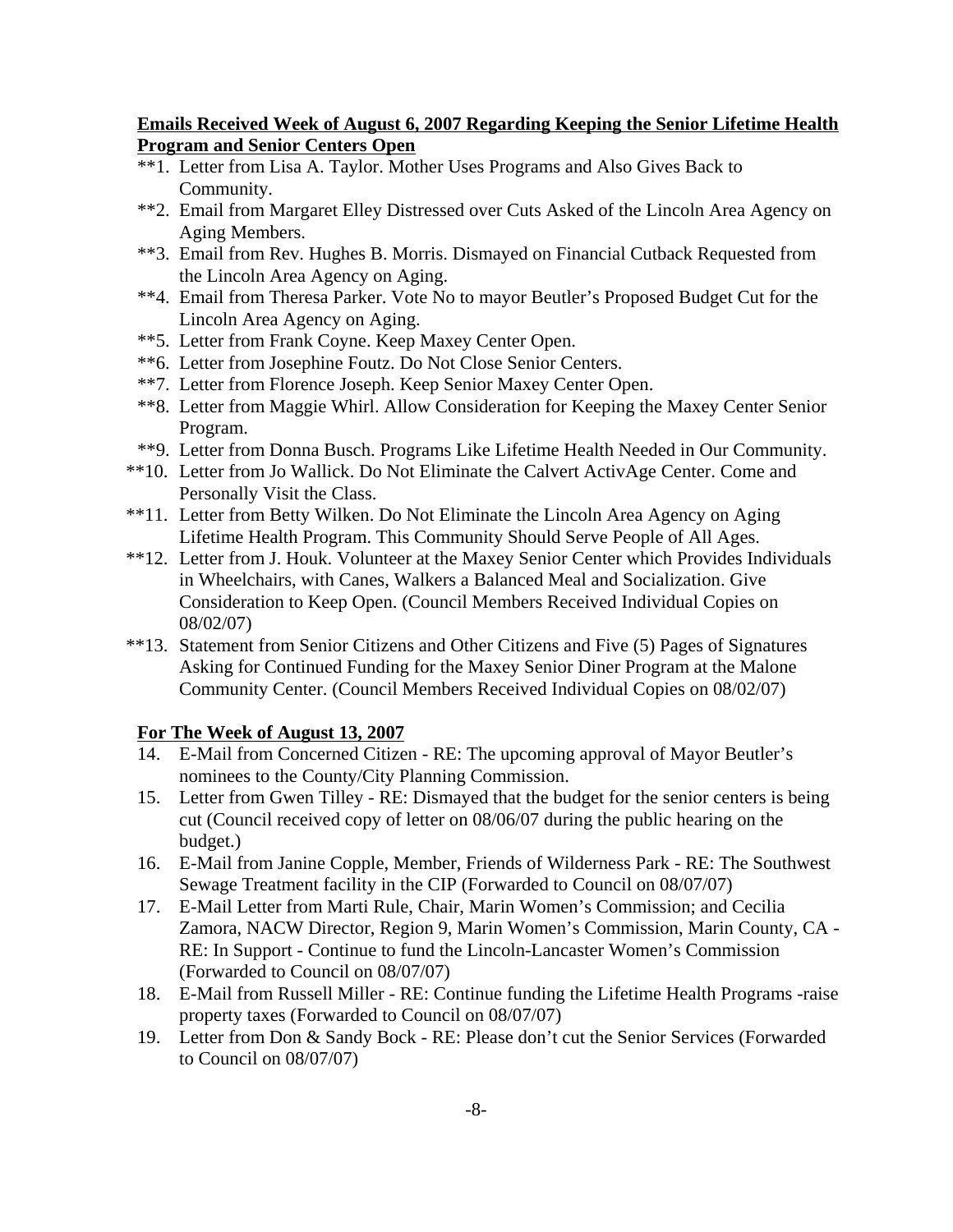- 20. 7 Letters RE: Please don't cut the Senior Services (Forwarded to Council on 08/07/07)
- 21. Faxed Letter from Mary Wiberg, Executive Director, State of California-Commission On The Status Of Women - RE: Continue funding of the Commission for Women (Forwarded to Council on 08/07/07)
- 22. E-Mail from Dave Oenbring RE: The Budget Cuts.
- 23. E-Mail from Regina L. Oldak, Esq., President, Montgomery County Commission for Women, Rockville, MD - RE: Fund the Commission for Women (Council received this email on 08/08/07 before meeting at 9:00 am)
- 24. E-Mail from Rick Tast RE: Budget cuts (Council received this email on 08/08/07 before meeting at 9:00 am)
- 25. E-Mail from Harlan Milder RE: Budget cuts (Council received this email on 08/08/07 before meeting at 9:00 am)
- 26. E-Mail and Press Release from The Friends of Wilderness Park and The Nebraska Land Trust - RE: The two groups will be sponsoring an informational meeting on the Nebraska Land Trust and conservation easements on 08/23/07 at 7:00 pm at the Roca Village Hall - (See Press Release)
- 27. E-Mail from Deanna McClintick RE: Pershing decisions.
- 28. Letter from Marta Paxton RE: The closing of Dawes and Saratoga Schools, and closing of Kuklin swimming pool.
- 29. E-Mail from Leigh Adams RE: Women's Commission funding.
- 30. E-Mail from Ellen Snortland RE: Until we have more women visible in decisionmaking positions, please keep your Commission alive.
- 31. E-Mail from R. Chanon RE: Commission on the Status of Women.
- 32. E-Mail from Mel Antrim RE: Please don't eliminate the Senior Health Services (Council received this email on 08/08/07)

# **VI. ADJOURNMENT**

# \* **HELD OVER FROM JULY 30, 2007. \*\*HELD OVER FROM AUGUST 6, 2007.**

da081307mmm/tjg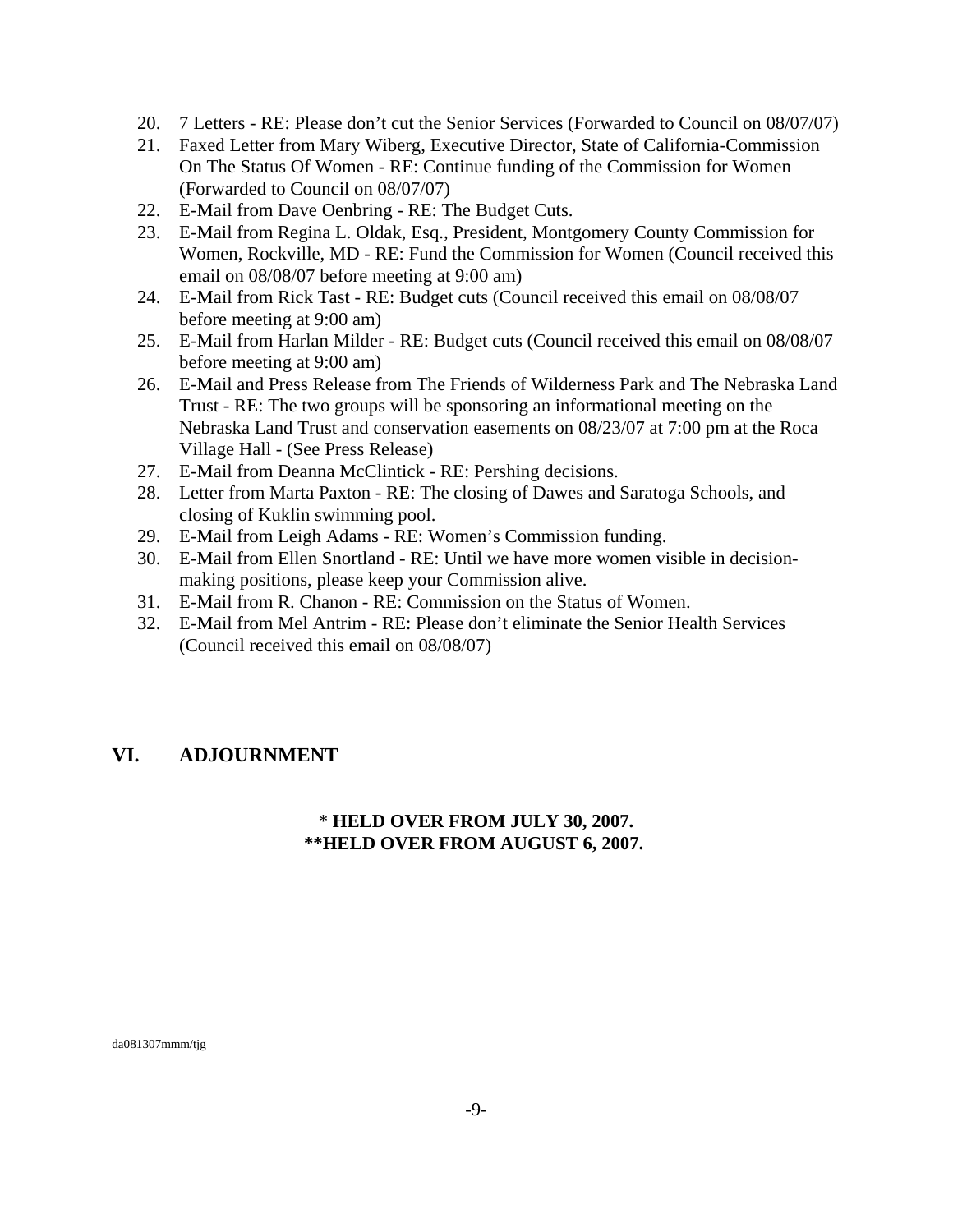# **DIRECTORS' MEETING MINUTES MONDAY, AUGUST 13, 2007 11:00 A.M. COUNTY/CITY BUILDING CONFERENCE ROOM 113**

**Council Members Present:** Dan Marvin, Chair; Robin Eschliman, Vice-Chair; Jon Camp**,** Jonathan Cook, Doug Emery, John Spatz, Ken Svoboda.

**Others Present:** Mayor Chris Beutler, Rick Hoppe, Trish Owen, Denise Pearce, Darl Naumann, Mayor's Office; City Clerk Joan Ross; Dana Roper, City Attorney; Directors and Department Heads; Tammy Grammer, City Council Staff; Deena Winter, Lincoln Journal Star Representative; and Coby Mach, LIBA.

Meeting convened at 11:03 a.m.

Location Announcement of the Nebraska Open Meetings Act: A Copy of the Nebraska Open Meetings Act is Located on the Wall at the Rear of this Room.

### **I. MAYOR -**

Mayor Chris Beutler stated with regard to the budget process, he wanted to thank-you again for the work on the entire budget in terms of cooperation and working together on things. He was wondering if Council would be interested in meeting for a hour or two some time later this month or in September to do a debriefing on the process that they went through this year and see if there are changes in the process for next year that they might improve upon of what they did. He has a couple of suggestions that he would like to make to them and they probably have several they would make to him but we will be exploring that with them.

Regarding the Fire Chief, they are very close to finishing that process. They need one more piece of information this week and then he thinks later this week or early next week they will have an announcement for them. On the fact there is a possibility that they may call upon the contingency fund to do a supplement to the salary for the Fire Chief if they need to do that. Everybody is becoming a little more expensive these days and it might be necessary to talk to them about it.

Mayor Beutler called on Directors. Karl Fredrickson (Public Works & Utilities Director) talked about the water situation on what happened last night, Lincoln got spared for the most part of the thunderstorm most of it went north. However, the majority of Ashland including our well field and our treatment plant were out of power last night for about four or five hours from about 9:00 p.m. until about 1:30 a.m. and up until about 4:00 a.m. they were unable to fully pump water into the City. Today as of now, they are in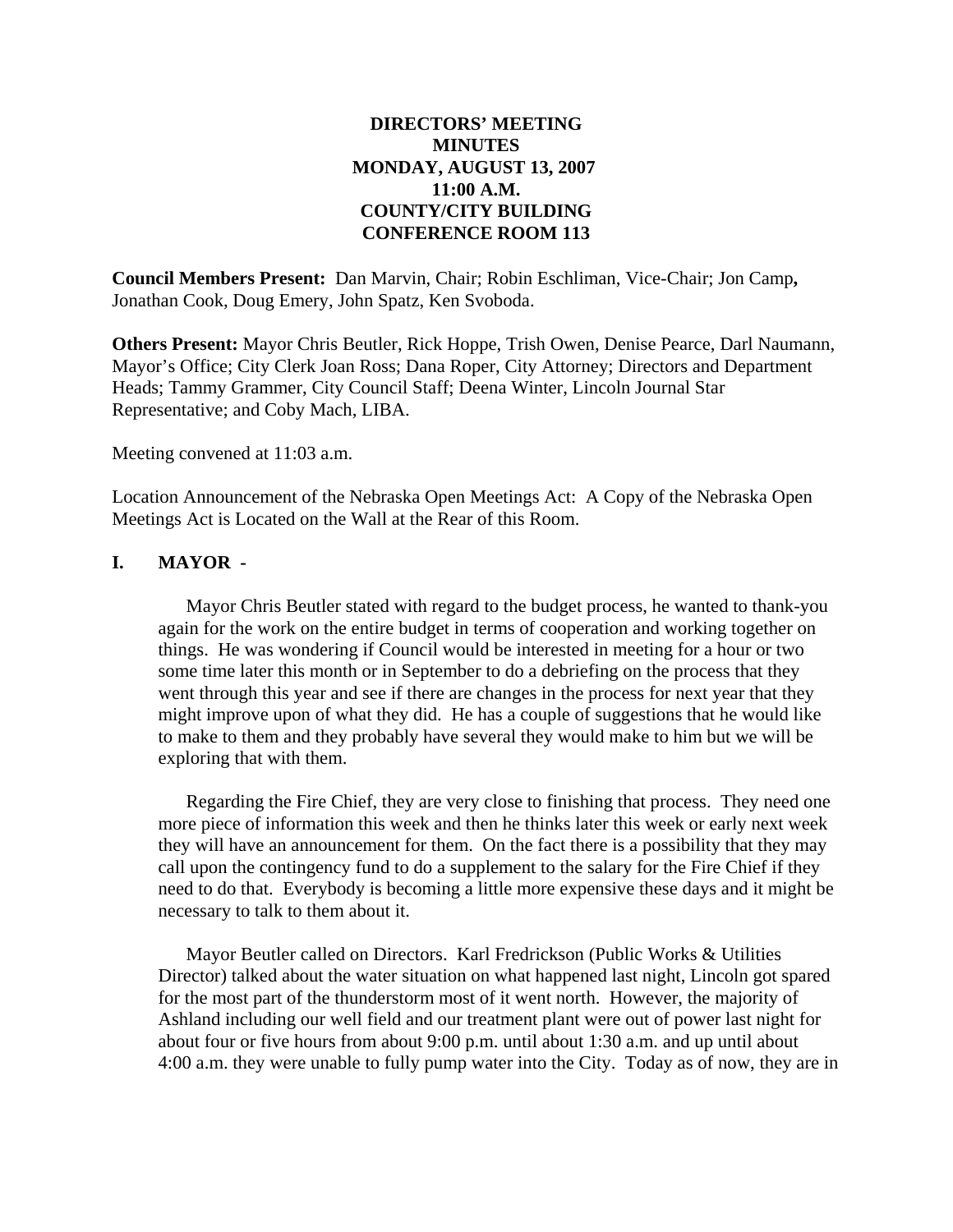no danger of being out of water but they did have a lot of concerned employees on the job last night working with OPPD and trying to figure out what plan to put in place today should it of stayed out longer. The good news is they do have water and they do have the electricity up and running again, Steve Masters and Jerry Obrist are here if there's any specific questions on it. Mr. Fredrickson stated they had both diesel generators which supply the water from the Ashland reservoir to Lincoln. Jerry Obrist stated they don't have any kind of emergency power in the well field and that's something they are working on. They did have three different (inaudible) in a lot better shape now than they were he would say ten years ago but because of the extent of the storm that took out a lot of Omaha their service area, Ashland and part of Ashland's (inaudible) so it took them a while in the black of night to find out where all of the problems were at. They brought back the easiest ones first and got us on line and got partial about 2:00 a.m. and then the rest of it about 4:00 a.m. If they would not have gotten it restored right now they would of had to have a outside water van right now and probably call our largest industries that can conserve or cut water use and may be even cut production if they were not able to get water. They just flat could not get any water from the well field, they did start our Antelope Valley wells but that's only enough water to supply ten million gallon to the City on a full day basis which they started earlier last evening after all this happened. Mr. Obrist commented what happened they got low in all areas and they actually pumped all the water they could out of Ashland before and so our ground storage was in bad shape both at Northeast  $51<sup>st</sup>$  Street and Vine Street. Also, the elevator storage especially in the Southeast sector was dropping rapidly and so he notified the Fire Chief that they may be getting into the fire storage part and called him back this morning after they had things restored. The main thing they would like to do is have people conserve outside water use today, it worked out okay but it was pretty close. Mr. Obrist commented they just got a contract because of the ice storm they had last winter, so they can start thinking about what they need to do to get at least minimal water. They are looking into getting generated units to put two key stations to have generated power that they can hook up on the island wells and then also minimum power requirement at the plant so that they can get about 35 to 40 million gallons here and will meet our essentially needs, so they're hoping to have that in place by the end of this calendar year or early next year.

Mayor Beutler commented to Karl (Fredrickson) you wanted to comment a little bit on the crash study. Mayor Beutler commented he keeps finding out that our departments do things a lot better than we ever give them recognition for and avoiding potential disaster last night. Karl (Fredrickson) is going to give them some information on a crash study indicating the power of design from decreasing or increasing traffic safety and decreasing crisis and the work they have done on it.

Mr. Fredrickson stated the Mayor had a press conference on the crash study last Thursday. They have published our 2005 Crash Report, it's two years in arrears by the time they get the data and do the analysis the data is from 2005. Even though, it's published in 2007 they track this and have since 1979 crashes in the City and do analysis on those intersections throughout the City in order to see if there's any improvements that can be made. Even though, the traffic volumes continue to grow the rate of crashes has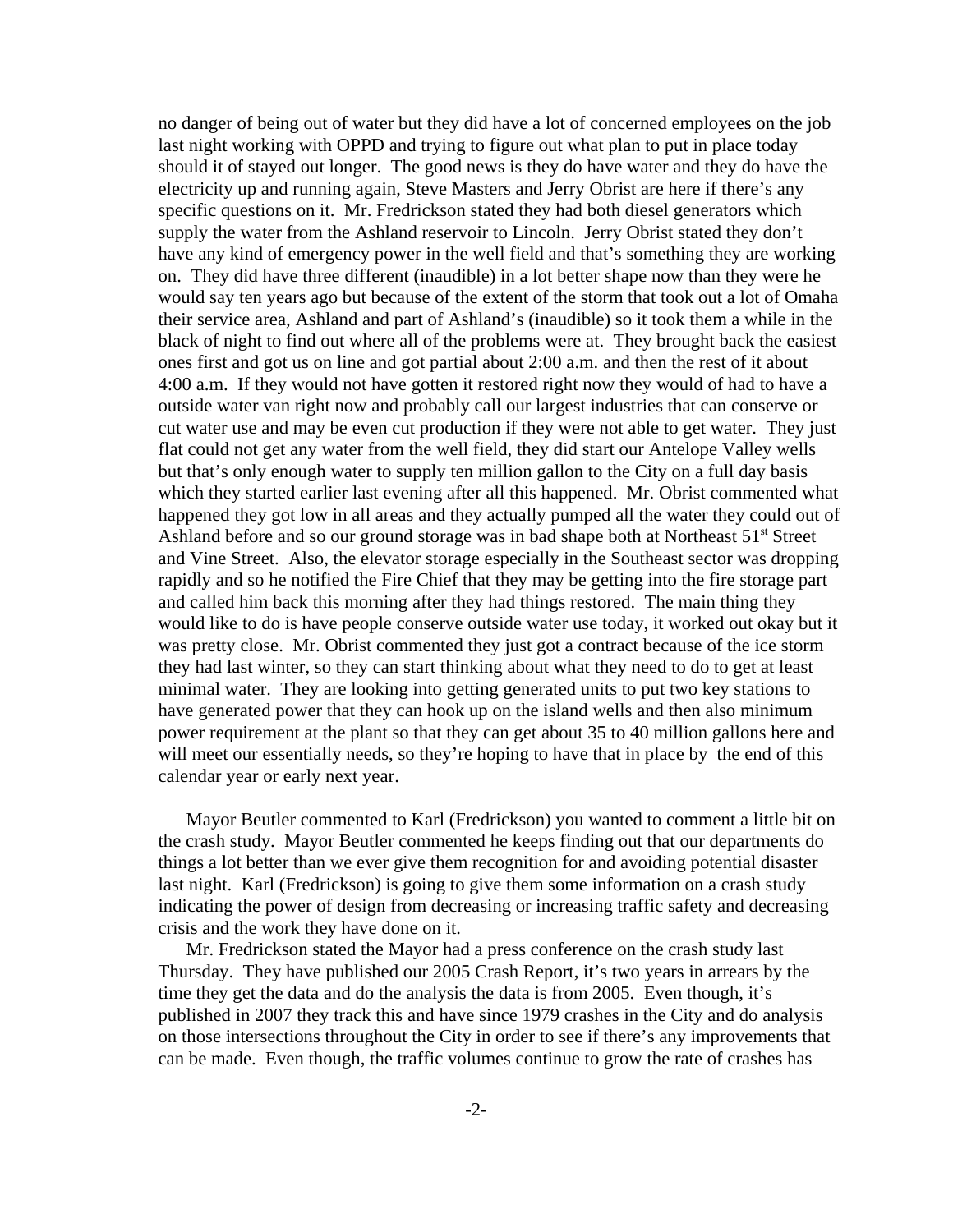declined. The Federal Highway has a program called the Hazard Elimination Fund through the Highway program and Lincoln has been successful getting over \$4 million in those funds in order to make improvements . He's proud of our staff for being able to keep track of this and noted the 2005 Crash Report is on our website. *[See Attachment 'A']* 

Mayor Beutler commented one last footnote they've had a great relationship with Lincoln Public Schools and they've been working with them on several issues. He wanted to note that with respect to Arnold School that they have worked with them on increasing the gym size from an elementary gym to an adult gym. So, it can be used for a variety of purposes and eventually hopefully a recreation center can be built building onto that gym. The school districts have been good to work with on it, they have been good to work with on resource officers and especially with respect to Arnold School and the whole negotiation. He wanted to thank the new Councilman Mr. Spatz for his help on it, keeping us on track and keeping everybody interested and encouraging a result that was very important to the whole process, thank-you John (Spatz).

- **\***1. NEWS ADVISORY RE: Mayor Beutler's Public Schedule for Week of July 21 through July 27, 2007 (Distributed to City Council on 07/20/07). — NO COMMENTS
- \*2. NEWS ADVISORY RE: City Council Tentative Changes to Recommended Budget Available on 5CITY-TV. — NO COMMENTS
- \*3. Petition on Retaining Services of Lifetime Health in City Budget. NO **COMMENTS**
- \*4. NEWS RELEASE RE: Mayor Calls for Continued Voluntary Water Conservation. — NO COMMENTS
- \*5. NEWS ADVISORY RE: News Conference, 9:45 am on 07/26/07, at the Blood Bank's Downtown Facility, 131 South 13<sup>th</sup> Street - Mayor Beutler and Representatives of the Community Blood Bank Will Discuss Recent Blood Shortage. — NO **COMMENTS**
- \*6. Response from Lin Quenzer, Ombudsman to Rob Schupbach's Email RE: Paint Fumes. — NO COMMENTS
- \*7. NEWS RELEASE RE: Mayor Thanks Blood Donors for Response to Emergency. NO COMMENTS
- \*8. Washington Report, July 20, 2007. NO COMMENTS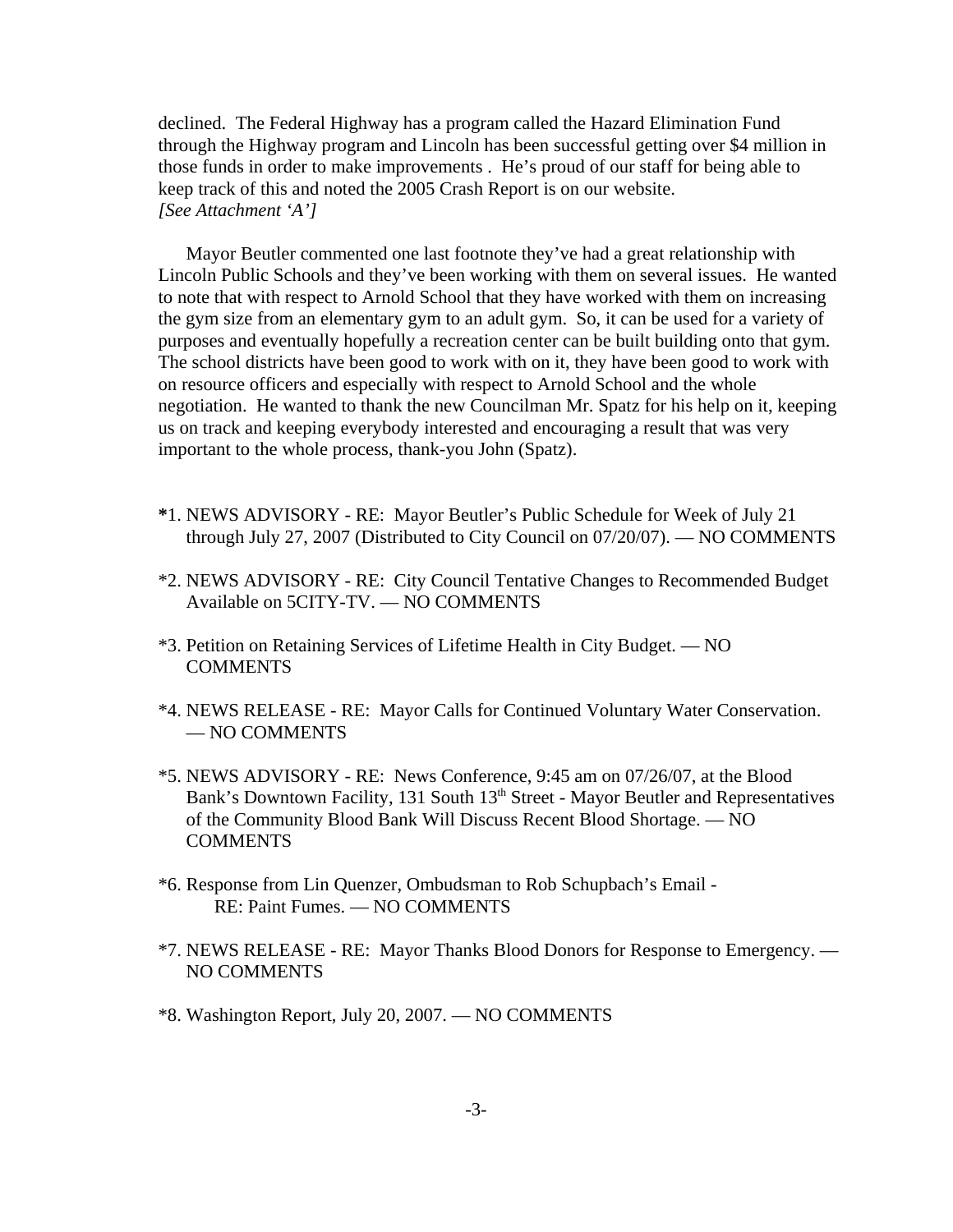#### **Correspondence Received Week of August 6, 2007**

- \*\*1. Email from Rev. Hughes B. Morris RE: On Financial Cutbacks Requested from the Lincoln Area Agency on Aging. — NO COMMENTS
- \*\*2. Response to Rev. Morris from Mayor Chris Beutler. NO COMMENTS
- \*\*3. NEWS RELEASE RE: Mayor Appoints Three to Planning Commission. NO **COMMENTS**
- \*\*4. NEWS RELEASE RE: Upgrading of Peter Pan Skate Park Under Way. NO COMMENTS
- \*\*5. NEWS RELEASE RE: Public Invited to Lincoln Fire and Rescue Badge Ceremony. — NO COMMENTS
- \*\*6. NEWS RELEASE RE: StarTran Introduces New Fare Cards. NO COMMENTS
- \*\*7. Washington Report, July 27, 2007. NO COMMENTS

#### **For The Week of August 13, 2007**

- 8. NEWS RELEASE RE: Public Invited To  $40<sup>th</sup>$  Anniversary Celebration Of Mayor's Committee For International Friendship. — NO COMMENTS
- 9. NEWS ADVISORY RE: Mayor Beutler and the City Public Works & Utilities Dept. will release the results of the 2005 Crash Study at a news conference on 08/09/07 at 10:00 am at the roundabout at  $33<sup>rd</sup>$  Street & Sheridan Blvd. — NO **COMMENTS**
- 10. Washington Report August 6, 2007. NO COMMENTS

#### **II. DIRECTORS -**

#### **COUNTY COMMISSIONERS**

\*1. Letter from Bob Workman, Chairman to Lincoln-Lancaster County Public Building Commission - RE: Expansion of Smoke-Free Policy to Include Building Grounds. — NO COMMENTS

#### **FINANCE**

1. Reports from Don Herz - RE: July 2007 EMS Reports. — NO COMMENTS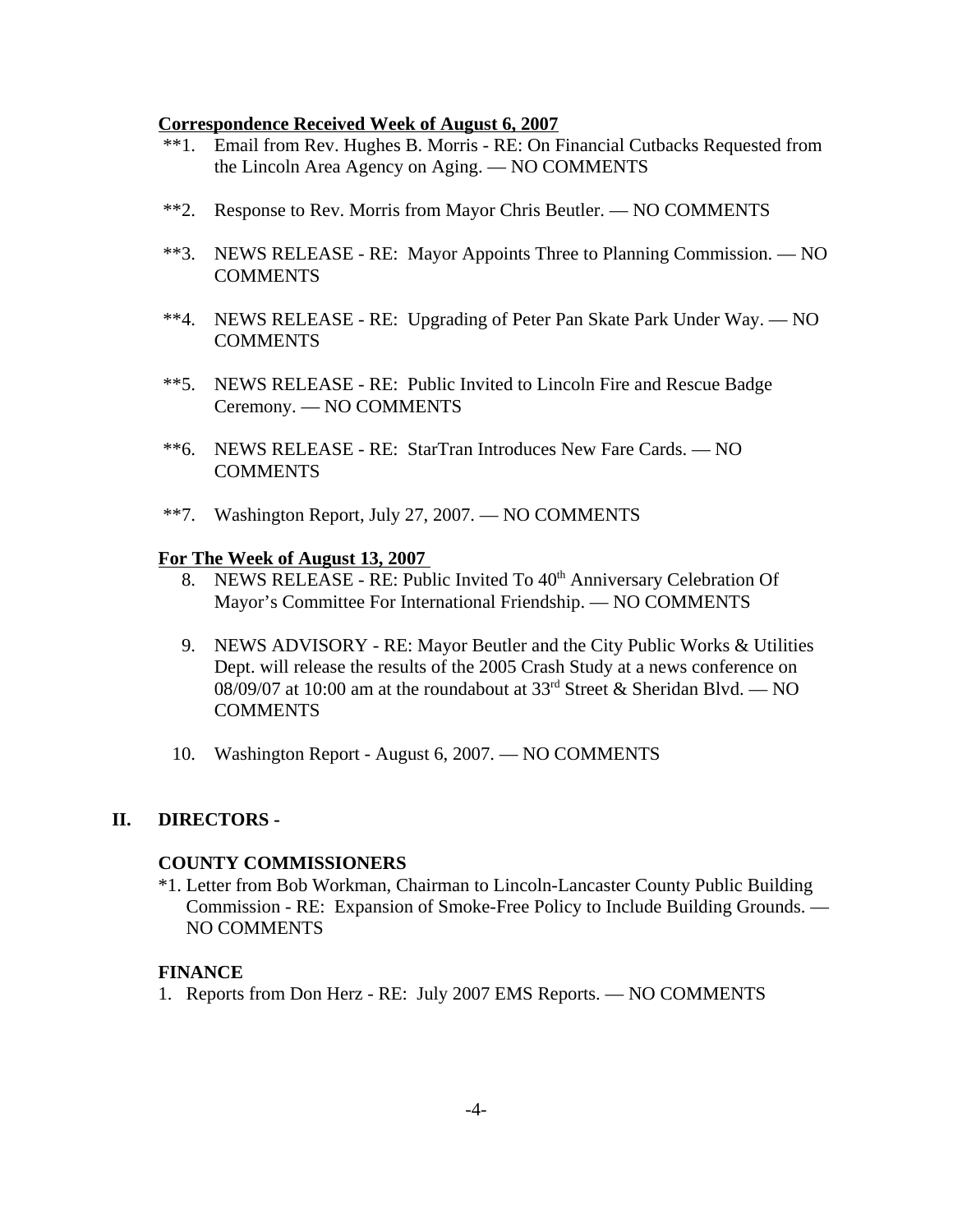### **FINANCE/BUDGET**

- \*1. July Sales Tax Reports: NO COMMENTS
	- a.) Actual Compared to Projected Sales Tax Collections;
	- b.) Gross Sales Tax Collections (With Refunds Added Back In) 2001-2002 Through 2006-2007;
	- c.) Sales Tax Refunds, 2001-2002 Through 2006-2007; and
	- d.) Net Sales Tax Collections 2001-2002 Through 2006-2007.

### **FINANCE TREASURER**

\*1. Monthly City Cash Report. **—** NO COMMENTS

### **LIBRARIES**

\*1. Letter from Carol Connor, Library Director, with Attachments of Letters and Resumes of Six Persons Interested in Being Appointed to the Library Board. — NO **COMMENTS** 

### **PLANNING COMMISSION FINAL ACTION** .....

- \*\*1. Special Permit #07028 Nonprofit Educational and Philanthropic Institution Nebraska Family Council - Northeast Corner of So. 11<sup>th</sup> Street and "E" Street -Resolution No. PC-01065. — NO COMMENTS
- \*\*2. Special Permit #07022 Expansion of Nonstandard Single-Family Dwelling, 4040 "C" Street - Resolution No. PC-01067. — NO COMMENTS
	- 3. Special Permit #07026 (Domiciliary Care Facility-S.  $25<sup>th</sup>$  & Old Cheney Road) Resolution No. PC-01066. — NO COMMENTS

#### **PLANNING**

- \*1. Annexation by Ordinance, #18937 Effective June 26, 2007, 309.37 Acres. NO COMMENTS
- \*2. Sterling Hills 2nd Addition Final Plat #07010 Generally located at South 37th Street & Yankee Hill Road. — NO COMMENTS
- \*3. Charleston Heights Addition Final Plat #06083 Generally located at North 14<sup>th</sup> Street & Humphrey Avenue. — NO COMMENTS

#### **PUBLIC WORKS & UTILITIES**

- \* 1. ADVISORY RE: 56th Street and Elkcrest Drive Intersection Safety Improvement Project - Project #700846. — NO COMMENTS
- $*2.$  ADVISORY RE: Water Main Project #700294 St. Paul Avenue;  $42<sup>nd</sup>$   $47<sup>th</sup>$  Street. — NO COMMENTS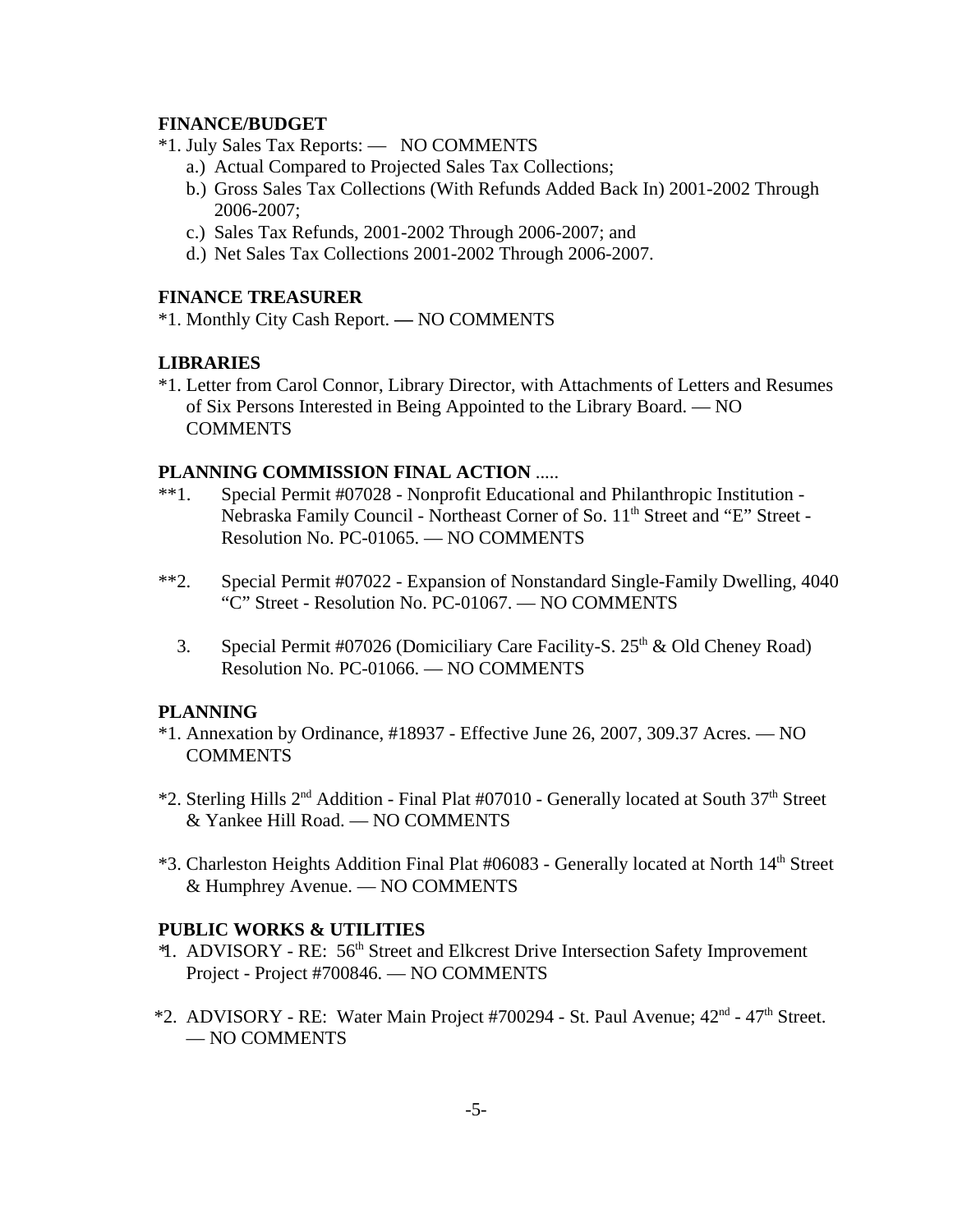#### **Correspondence Received Week of August 6, 2007**

- \*\*1. Reply from Randy Hoskins, Assistant City Engineer RE: Lincoln North Creek Street Lighting. — NO COMMENTS
	- a) Letter from Gregory S. Nielsen, Lincoln North Creek LLC RE: Concerns with Street Lighting in the North Creek Development. — NO COMMENTS

#### **For The Week of August 13, 2007**

1. Memo from Karl Fredrickson to Robin Eschliman - RE: 84<sup>th</sup> & Augusta Project. — NO COMMENTS

#### **III. CITY CLERK -**

City Clerk Joan Ross stated on their Agenda today, Items 1 & 2 will be called together. *[#1, Application of Bhutanese Food, Inc. dba The Oven East for a Class C liquor license at 4104 Pioneer Woods Drive, #101.; and #2, Manager application of Sonam Chhoden for Bhutanese Food, Inc. dba The Oven East at 4104 Pioneer Woods Drive, #101.]* 

For Items 9 & 10 would Council prefer these items be called separate or together. Council agreed to call these items together. *[#9, 07R-143, Authorizing the Mayor to execute a multi-year contract per City Ordinance when funding appropriations comes from more than one fiscal year CIP for the Joint Antelope Valley (JAVA) Project No. 780104, Antelope Valley O Street Bridge and Roadway.; and #10, 07R-144 Authorizing the Mayor to execute a multi-year contract per City Ordinance when funding appropriations comes from more than one fiscal year CIP for the Antelope Valley Phase 1 "East Leg" of Big "X", City Project 780107.]* 

- 1. Petition signatures RE: Continue funding the Maxey Senior Diner program at the Malone Community Center (Forwarded to Council on 08/07/07). — NO **COMMENTS**
- 2. Letter from Don Tilley RE: Continue funding the Senior Health Care Services (Forwarded to Council on 08/07/07). — NO COMMENTS

#### **IV. COUNCIL REQUESTS/CORRESPONDENCE -**

### **JON CAMP -** NO COMMENTS

\*1. Response from Dan Wright, Interim Fire Chief - RE: The EMS Enterprise Fund Utilities and Explanation regarding Workers Comp with EMS and General Fund. — NO COMMENTS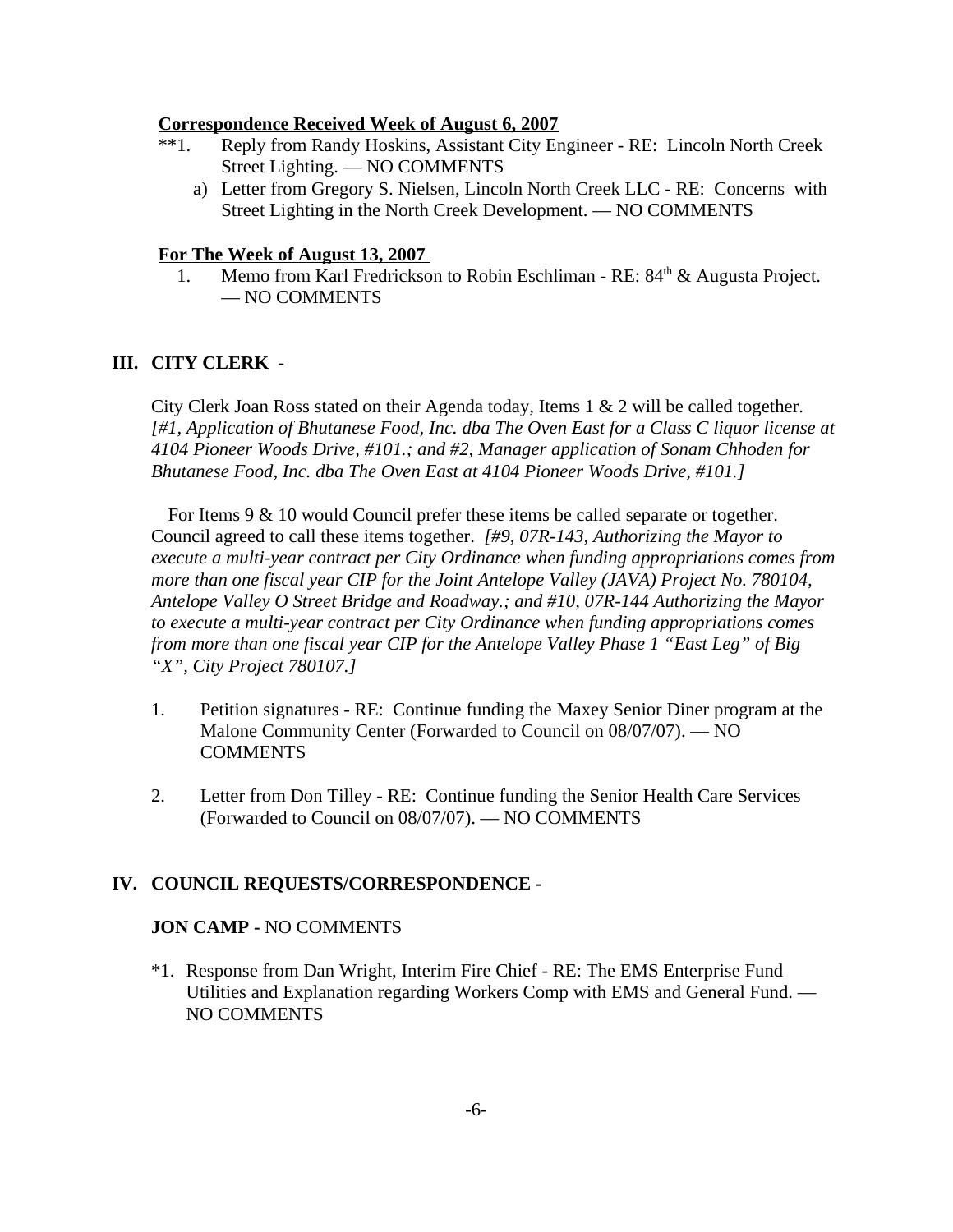#### **Correspondence Received Week of August 6, 2007**

- \*\*1. Email from, and Response to, Andrea Dickey RE: Cutting Firefighters Budget. NO COMMENTS
- \*\*2. Email from, and Response to, Norma Kamtz RE: Continuing to Fund Lifetime Health for Senior Citizens. — NO COMMENTS
- \*\*3. Email from, and Response to, Marlys French RE: City Budget Cut on the Lifetime Health Program of the Lincoln Area Agency on Aging. — NO COMMENTS
- \*\*4. Email from, and Response to, Bob Cunningham RE: Budgets on Firefighters and County Receiving City Taxes. — NO COMMENTS
- \*\*5. Response Email from Interim Fire Chief Danny Wright to Council Chair Marvin on LFR Budget. — NO COMMENTS
- \*\*6. Email from, and Response to, Reba Schafer, Director for Lincoln Area Agency on Agency Prior to Retirement in 2000 regarding Maintaining Services to Older Adults and Final Budget Cuts. — NO COMMENTS
- \*\*7. Email from, and Response to, Pat Scott RE: Find Funding to Continue the Life Time Health Program's Care and Services to the Elderly in Lincoln. — NO COMMENTS
- \*\*8. Response from Public Works & Utilities to Don Wright's Concern on the Railroad Crossing at South 56<sup>th</sup> Street & Old Cheney Road. — NO COMMENTS
- \*\*9. Email from Bob Kacvinsky on Requiring Talent Plus to Use Pollution Free Lighting in Expansion Plans, Giving Consideration to Neighbors, Hyde Observatory and the City. — NO COMMENTS
- \*\*10. Email from Norma Kamtz RE: Agree with User Fee Idea to Keep Lifetime Health Operational, with Fee Determined by Income. — NO COMMENTS
- \*\*11. Email from Marlys French RE: User Fee Program Could Work, Not Being Too Expensive for Seniors on a Fixed Income. — NO COMMENTS
- \*\*12. Email from Ken Ring RE: Agreeing With a User Fee for the Lifetime Health Program, Structured for Everyone to Pay According to Income. — NO COMMENTS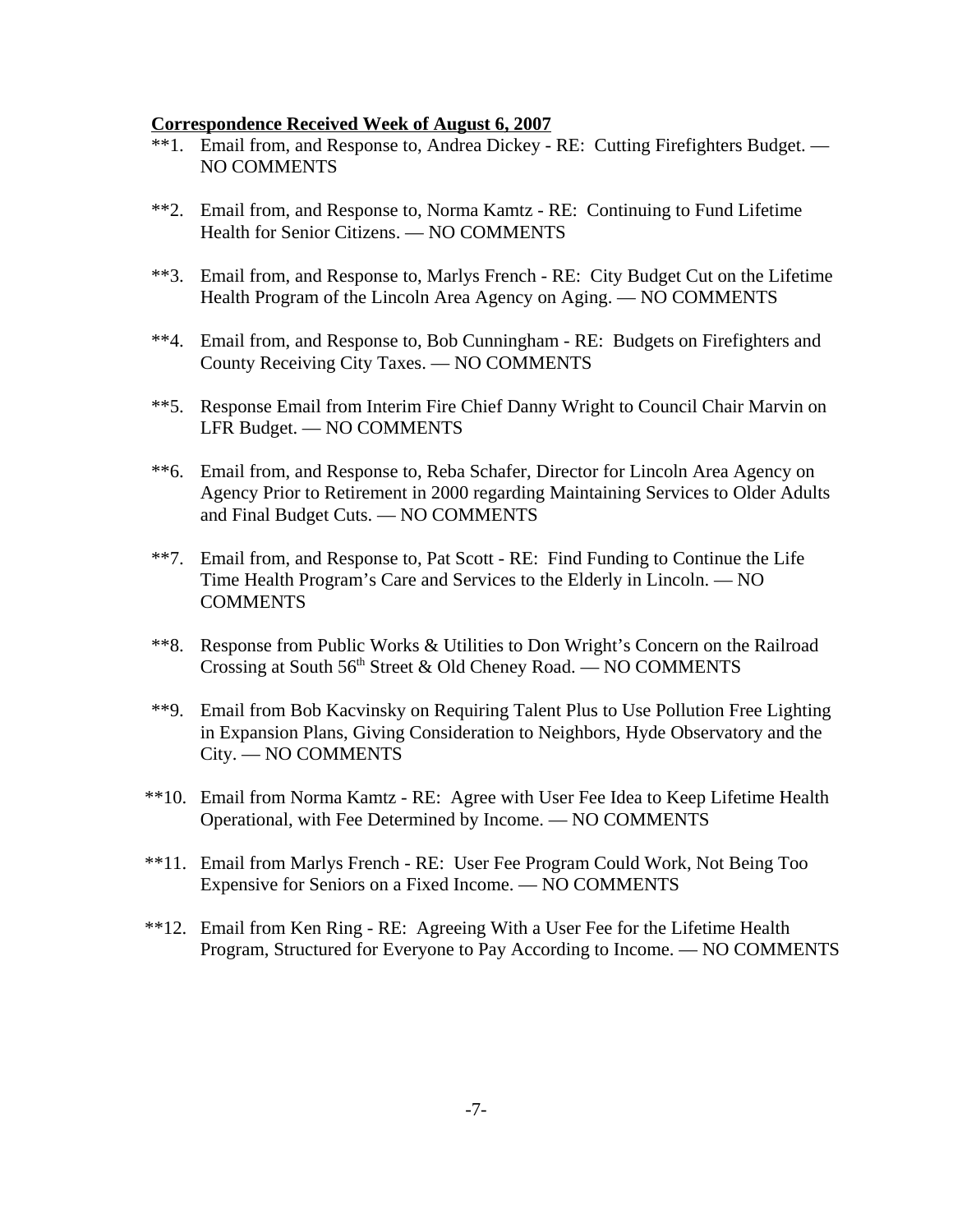### **JONATHAN COOK** - NO COMMENTS

\*1. Letter from Sharon Fry - RE: Thanks for Supporting our Fire Department. — NO **COMMENTS** 

### **Correspondence Received Week of August 6, 2007**

- \*\*1. Letter from Mrs. Abe B. Sidiki RE: Do Not Allow Senior Services to be Cut. Do not Make the Seniors Responsible for Mismanagement of City Funds. Perhaps an Appropriate Fee Could be Charged to Keep Program. — NO COMMENTS
- \*\*2. Letter from Charlotte Frank RE: Reconsider Proposed Budget Cuts to Lincoln Area Agency on Aging. — NO COMMENTS

### **DOUG EMERY** - NO COMMENTS

\*1. Letter from Sharon Fry - RE: Thank you for Supporting the Fire Department. — NO **COMMENTS** 

#### **Correspondence Received Week of August 6, 2007**

\*\*1. Letter from Lina Driscoll Requesting the Belmont Aging Center Remain Open. — NO COMMENTS

### **ROBIN ESCHLIMAN -** NO COMMENTS

- \*1. Response from Interim Fire Chief Dan Wright RE: Proposed Ethics Education and Proposed Cost for Ethics Training. — NO COMMENTS
- 2. Request to Dave Landis, Urban Development Director RE:  $48<sup>th</sup> \& ^{\circ}$  "O" Street (Eschliman RFI#9 - 08/03/07). — **1.) SEE RESPONSE FROM DAVE LANDIS, URBAN DEVELOPMENT DIRECTOR RECEIVED ON R. ESCHLIMAN RFI#9 - 08/06/07. —** NO COMMENTS

#### **Correspondence Received Week of August 6, 2007**

\*\*1. Letter from Tracie Foreman, Aging Specialist/LAAA/Lifetime Health, Stating Facts in Response to Comments Made About the Lifetime Health Program. — NO **COMMENTS**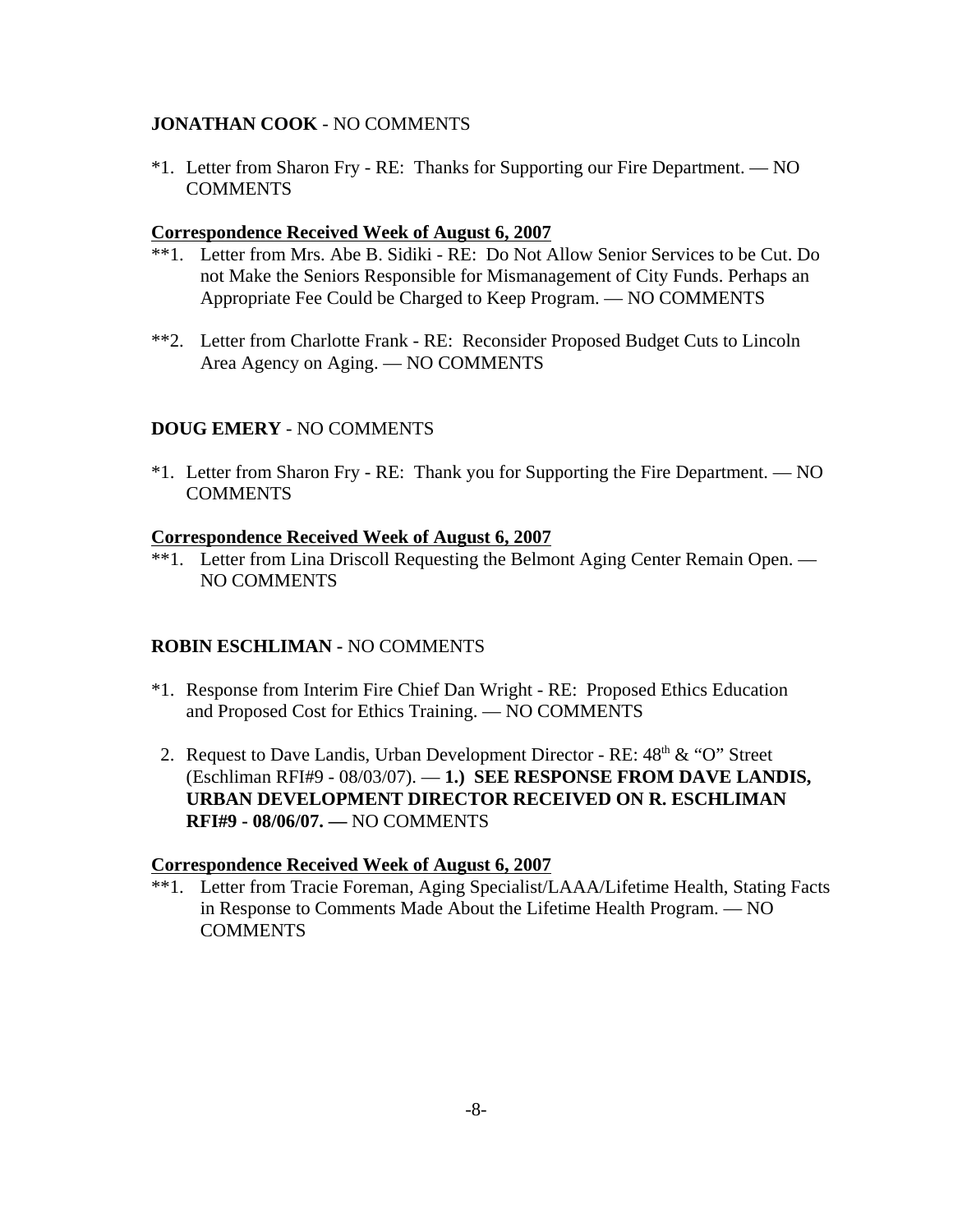#### **DAN MARVIN -** NO COMMENTS

- \*1. Memo from Interim Fire Chief Dan Wright RE: Impact on Lincoln Fire and Rescue if Another \$250,000 is Reduced from the Fiscal Year 07-08 Budget. — NO COMMENTS
- \*2. Letter from Sharon Fry RE: Thank you for Supporting our Fire Department. NO **COMMENTS**

#### **Correspondence Received Week of August 6, 2007**

- \*\*1. Letter from a Concerned Citizen RE: Lincoln Fire Department Supervisory Employees. — NO COMMENTS
- \*\*2. Letter from Theresa Hohmeie RE: Oppose Elimination of Lincoln Area Agency Lifetime Health Program. — NO COMMENTS

### **JOHN SPATZ -** NO COMMENTS

#### **Correspondence Received Week of August 6, 2007**

- **\*\***1. Letter from Alice Stillahn RE: Do Not Close Belmont Active Age Services. NO **COMMENTS**
- \*\*2. Letter from Arlene & Herman Gerlach RE: Reconsider Closing the Active Age Center at Belmont Senior Center. Would be Unable to Attend Another Center. — NO COMMENTS
- \*\*3. Letter from Donald Jewell RE: Keep Center Open Live at Malone Manor. NO **COMMENTS**
- \*\*4. Letter from Wallace Gant RE: Need Maxey Center Do Not Close. NO **COMMENTS**
- \*\*5. Letter from Kent Bankson RE: Keep Maxey Center Open. NO COMMENTS
- \*\*6. Letter from Roberta Malolen RE: Keep Senior Centers Open. NO **COMMENTS**
- \*\*7. Letter from Iren Hraban RE: Keep Maxey Center Open. NO COMMENTS
- \*\*8. Letter from Harlan Chamberlain RE: Support Keeping the Maxey Senior Center Open. — NO COMMENTS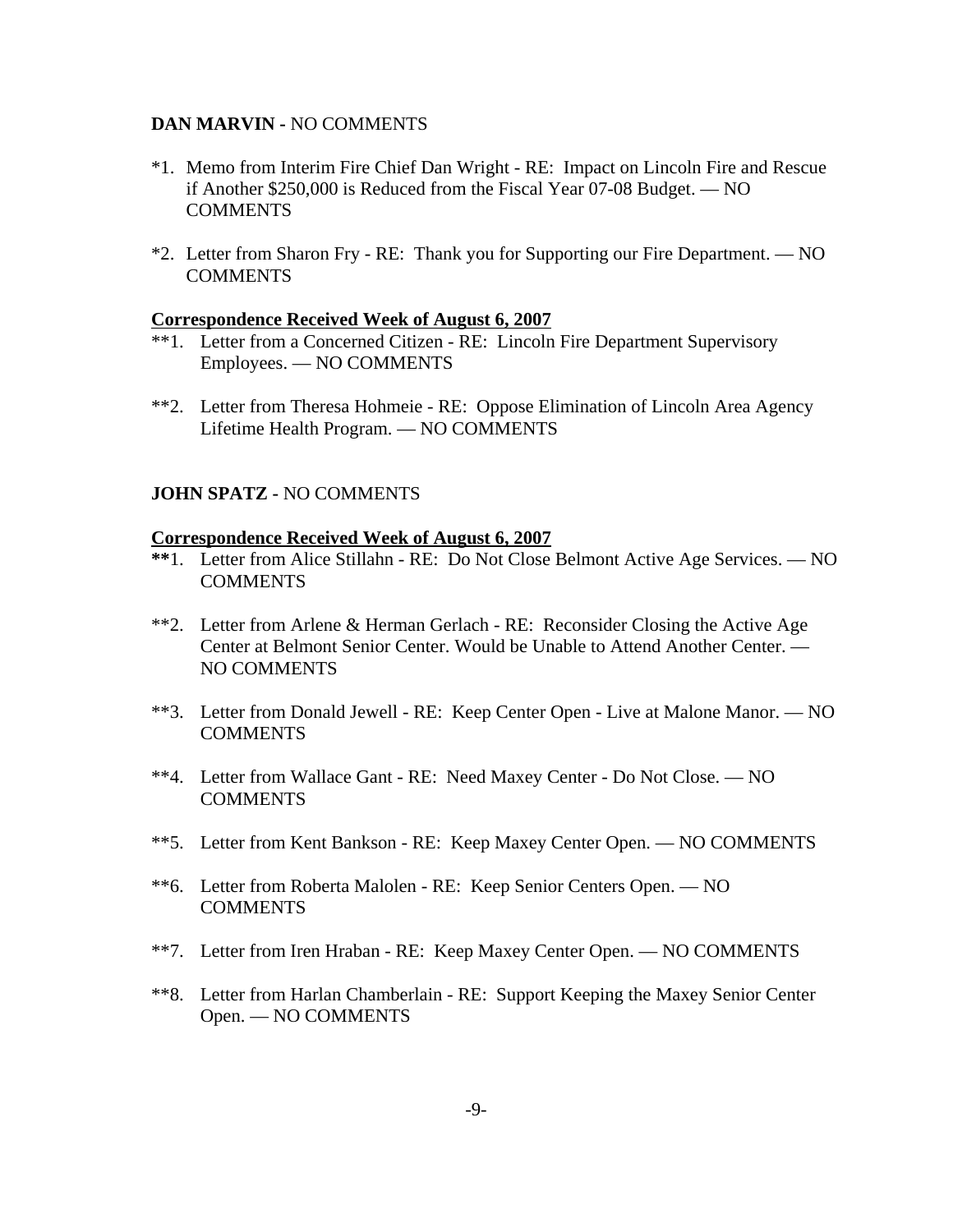- \*\*9. Letter from Juanita McWilliams RE: Keep Open the Senior Maxey Center located at the Malone Community Center. — NO COMMENTS
- \*\*10. Letter from Joy Snell RE: Keep the Maxey Center Open. NO COMMENTS

### **KEN SVOBODA -** NO COMMENTS

\*1. Response from Interim Fire Chief Dan Wright - RE: Question of FEMA Grant, the Cooperative Agreement Reimbursement to General Fund for Assistant Chief Huff. — NO COMMENTS

### **Correspondence Received Week of August 6, 2007**

\*\*1. Letter from a Concerned Citizen - RE: Lincoln Fire Department Supervisory Employees. — NO COMMENTS

### **V. MISCELLANEOUS -**

- \*1. Email from Russell Miller RE: Police and Taxes. NO COMMENTS
- \*2. Correspondence from Dana Roper, City Attorney. Consequences for Allowing Propane Tanks on Balconies. — NO COMMENTS
- \*3. Letter from Nan Graf RE: Eliminate Expensive Fireworks Display, and Keep Kuklin Pool Open. — NO COMMENTS
- \*4. Letter from Phyllis Roehl RE: Suggestions/Comments on City Budget. NO **COMMENTS**
- \*5. Email from Paul Haith RE: Comments on Budget, and Councilman Cooks' Comment on the Lincoln Fire Department. — NO COMMENTS
- \*6. Comments from Jason Stege on City Council Actions at Meeting on 07-23-07. NO **COMMENTS**
- \*7. Forwarded Email RE: Budget Priorities, Taking care of Elderly Not Commercially Desirable/Profitable. — NO COMMENTS
- \*8. Email from G. Fisher RE: Understanding Fire Department's Needs to Operate and Required Needs. — NO COMMENTS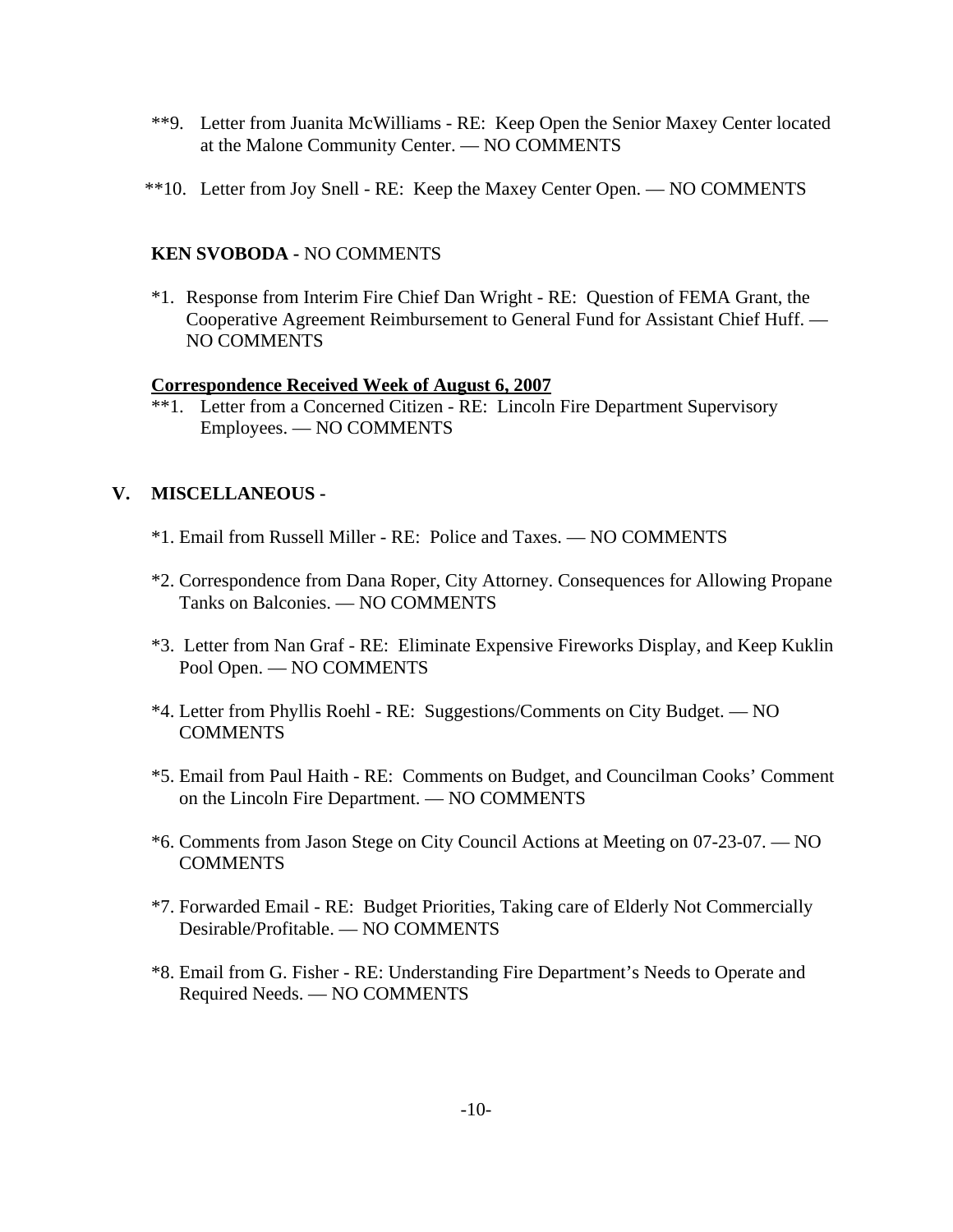- \*9. Correspondence from Neighbors of Talent Plus to Comply with Written Requests if Talent Plus is Allowed to Expand (Distributed to Council Members on 07/26/07). — NO COMMENTS
- \*10. Email from Bob Norris RE: Comments, Suggestions on the Budget. NO **COMMENTS**

### **Emails Received Week of July 30, 2007 Regarding Keeping the Senior Lifetime Health Program and Senior Centers Open**

- \*1. Phone call from Melva Buhrdorf NO COMMENTS
- \*2. Message Sent to Action Center NO COMMENTS
- \*3. Letters From the Word Weaver's Calvert Writing Group RE: Explanation of Participation in Various Programs/Activities at the Calvert Senior Center. — NO **COMMENTS**
- \*4. Letter sent to Councilmen Jonathan Cook and Dan Marvin from Frances Bockelman RE: Continue to fund the Lifetime Health Program. — NO COMMENTS
- \*5. Letter from Cy Miller RE: Keep the Calvert Senior Center Open, Plus Suggestions on Budget. — NO COMMENTS
- \*6. Email from Lisa Henning RE: Very Saddened and Concerned with Ending the Lifetime Health Program. — NO COMMENTS
- \*7. Email from Gerald D. Poppe RE: Use Lifetime Health Programs, Consider Keeping in Budget. — NO COMMENTS
- \*8. Letter from Lavaughn Oorlog RE: With Different Location for Calvert Senior Center Keep Fee Paid Previously to Parks & Recreation Department. — NO COMMENTS
- \*9. Email from Shirley Maly RE: Abolishment of the Lifetime Health in Aging Services seems to lack foresight and common sense- Lifetime Health offers affordable preventative care. — NO COMMENTS
- \*10. Letter from Lisa A. Taylor RE: Do not eliminate Lifetime Health. NO COMMENTS
- \*11. Note from Berena Snyder RE: Need the Calvert Center. NO COMMENTS
- \*12. Letter from Gertrude N. RE: Involved in ActivAge Programs for 28 Years. NO **COMMENTS**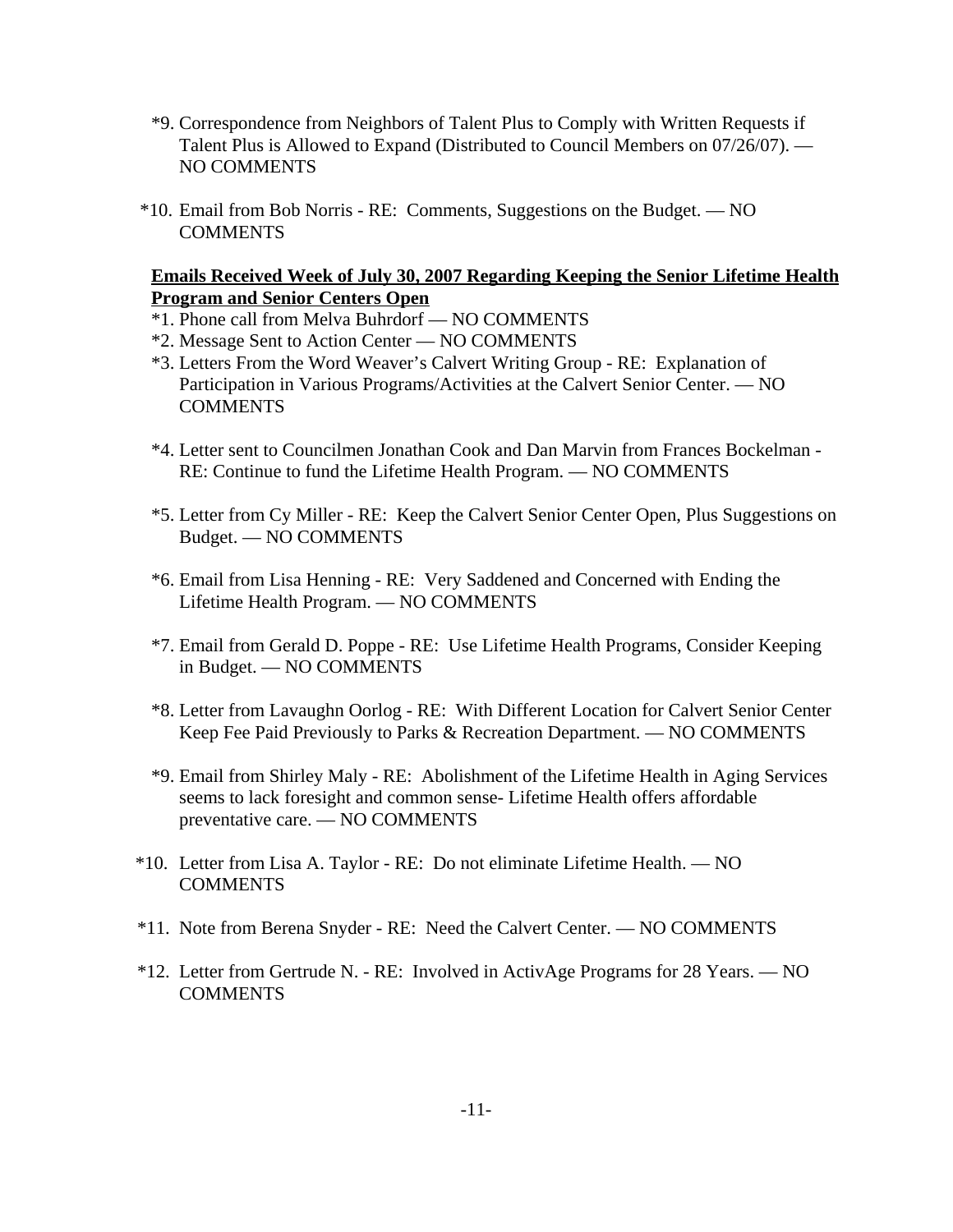- \*13. Letter from Adolph L RE: Attending Belmont ActivAge Program Since Inception. NO COMMENTS
- \*14. Letter from Ann Yeager RE: Seriously Against Budget Cuts Closing Senior Centers. — NO COMMENTS
- \*15. Letter from Jennie Tesch RE: Do Not Close the Senior Centers. NO COMMENTS
- \*16. Letter from Sam B. RE: Cuts from Seniors and Youth Programs Absurd. NO COMMENTS
- \*17. Letter from Lincoln Citizen RE: Do Not Close Belmont ActivAge Program. NO **COMMENTS**
- \*18. Letter from Henry T. RE: Upset at Closing Senior Centers, Especially the Belmont Center. — NO COMMENTS
- \*19. Letter from Effie J. RE: Depend on Belmont Rec Center for Resources. NO **COMMENTS**
- \*20. Letter from John B. RE: Disappointed Belmont Senior Center is Closing. NO **COMMENTS**
- \*21. Letter from a Concerned Lincolnite RE: Use the Belmont ActivAge Program after Surgery. — NO COMMENTS
- \*22. Letter from Lyle & Shirley RE: Upset on the Closing of the Belmont Senior Center. — NO COMMENTS
- \*23. Letter from Ann Yeager RE: Concerned on Cutting Aging Programs. NO **COMMENTS**
- \*24. Letter from Connie B. RE: Father Uses Belmont Senior Center. NO COMMENTS
- \*25. Letter from Charlotte Macku RE: Sad to Take Away Services for the Elderly. NO **COMMENTS**
- \*26. Letter from Mark F. RE: Need to Keep Services at Belmont Center in Place. NO **COMMENTS**
- \*27. Letter from Concerned Citizen of Lincoln RE: Concern for the Lifetime Health Program (Distributed to Council Members on 07/26/07). — NO COMMENTS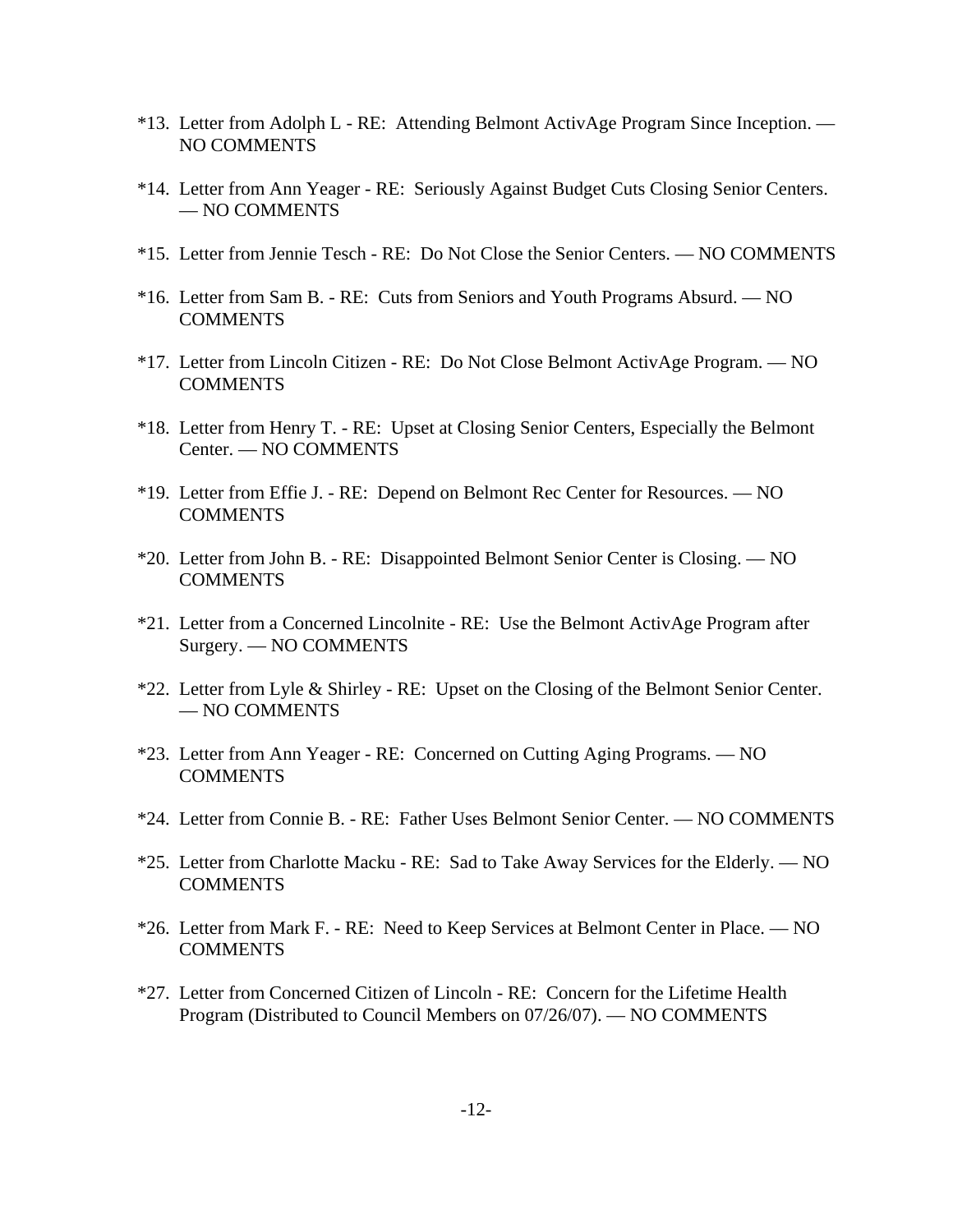- \*28. Email from Joyce Morgan RE: Keep the Calvert Center Open Deeply Offended if Maintaining a Golf Course over Senior Centers. — NO COMMENTS
- \*29. Email from Patricia Lehecka RE: Do Not Cut Lifetime Health Budget Vote in the Best Interests of Lincoln Senior Citizens. — NO COMMENTS

### **Miscellaneous Correspondence Received Week of August 6, 2007**

- \*\*1. Email from Teri Bullock RE: Very Disappointed in Proposed Cuts Affecting the Youngest and Oldest Members of our City. — NO COMMENTS
- \*\*2. Email from Bob & Barbara Boyce RE: Proposed Sewage Treatment Plant, SW Wastewater Facility, by Wilderness Park Again in the CIP Budget at a Cost of \$5.6 Million. — NO COMMENTS
- \*\*3. Email from Sara Friedman RE: Reasons to Vote to Remove the Entire Entry of the SW Wastewater Facility Improvements from the Budget. — NO COMMENTS
- \*\*4. Email from Coby Mach, Executive Director of Lincoln Independent Business Association (LIBA) - RE: Responding to Russell Miller's Letter to the Mayor and City Council regarding the Lancaster Event Center. — NO COMMENTS
- \*\*5. Position Statement from LIBA RE: The Storm Water Bond Issue. NO COMMENTS
- \*\*6. Letter from Kathryn Westwood RE: Giving Suggestions for the Lincoln City Budget. — NO COMMENTS
- \*\*7. Email from Pam James RE: Preserve Wilderness Park as a Natural Heritage Sight. NO COMMENTS
- \*\*8. Email from M. Harvey RE: Maintenance of Trees Along Winthrop Road. NO COMMENTS
- \*\*9. Email from Steve Crouch with Suggestions. NO COMMENTS
- \*\*10. Email from Josh Mehlin RE: Thoughts on Returning to Lincoln. NO **COMMENTS**
- \*\*11. Letter from Dr. Theresa de Langis on the Lincoln-Lancaster Women's Commission. NO COMMENTS
- \*\*12. Letter and Resolution #490 from the Airport Authority. NO COMMENTS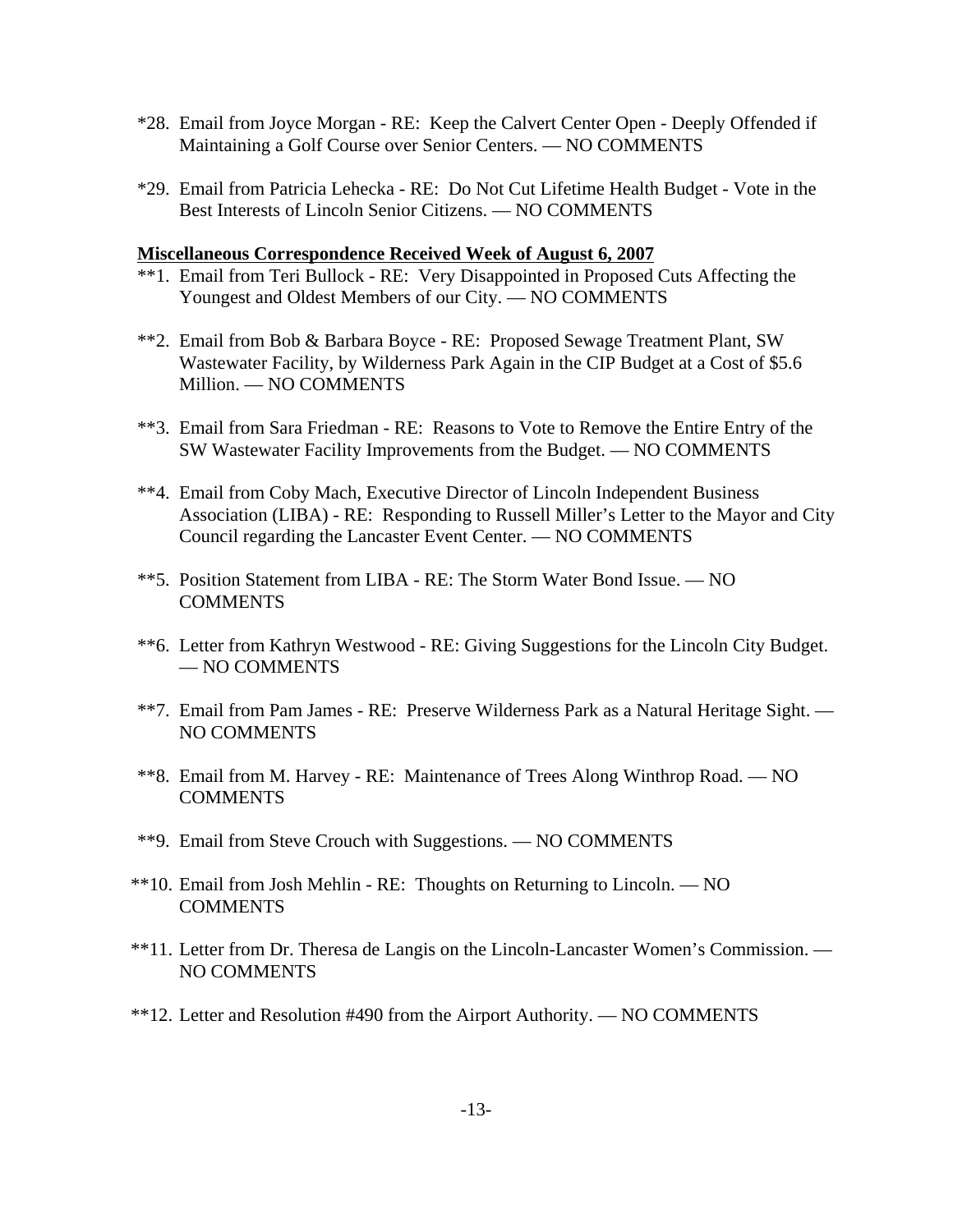- \*\*13. Email from Kathy Pauley, National Association of Commissions for Women RE: The Lincoln-Lancaster Women's Commission. — NO COMMENTS
- \*\*14. Letter from Kathy Pauley, National Association of Commissions for Women, State of West Virginia, Department of Health & Human Resources - RE: Lincoln-Lancaster Women's Commission. — NO COMMENTS
- \*\*15. Letter from Robert Garrison RE: The Homestead Tax Exemption Program Being Capped and Seeking Answers. — NO COMMENTS
- \*\*16. Email from Sam Johnson RE: Think of Residents at 70<sup>th</sup> and Pioneers and Deny the Land Sale to Talent Plus. — NO COMMENTS
- \*\*17. Letter from Erik Hubl, Hyde Memorial Observatory RE: For Land Sale to Talent Plus have Written Terms of Sale on Lighting Cutoff Times, Minimum Amount of Lighting, and Reflective Surfaces. — NO COMMENTS

### **Emails Received Week of August 6, 2007 Regarding Keeping the Senior Lifetime Health Program and Senior Centers Open**

- \*\*1. Letter from Lisa A. Taylor RE: Mother Uses Programs and Also Gives Back to Community. — NO COMMENTS
- \*\*2. Email from Margaret Elley RE: Distressed over Cuts Asked of the Lincoln Area Agency on Aging Members. — NO COMMENTS
- \*\*3. Email from Rev. Hughes B. Morris RE: Dismayed on Financial Cutback Requested from the Lincoln Area Agency on Aging. — NO COMMENTS
- \*\*4. Email from Theresa Parker RE: Vote No to mayor Beutler's Proposed Budget Cut for the Lincoln Area Agency on Aging. — NO COMMENTS
- \*\*5. Letter from Frank Coyne RE: Keep Maxey Center Open. NO COMMENTS
- \*\*6. Letter from Josephine Foutz RE: Do Not Close Senior Centers. NO COMMENTS
- \*\*7. Letter from Florence Joseph RE: Keep Senior Maxey Center Open. NO **COMMENTS**
- \*\*8. Letter from Maggie Whirl RE: Allow Consideration for Keeping the Maxey Center Senior Program. — NO COMMENTS
- \*\*9. Letter from Donna Busch RE: Programs Like Lifetime Health Needed in Our Community. — NO COMMENTS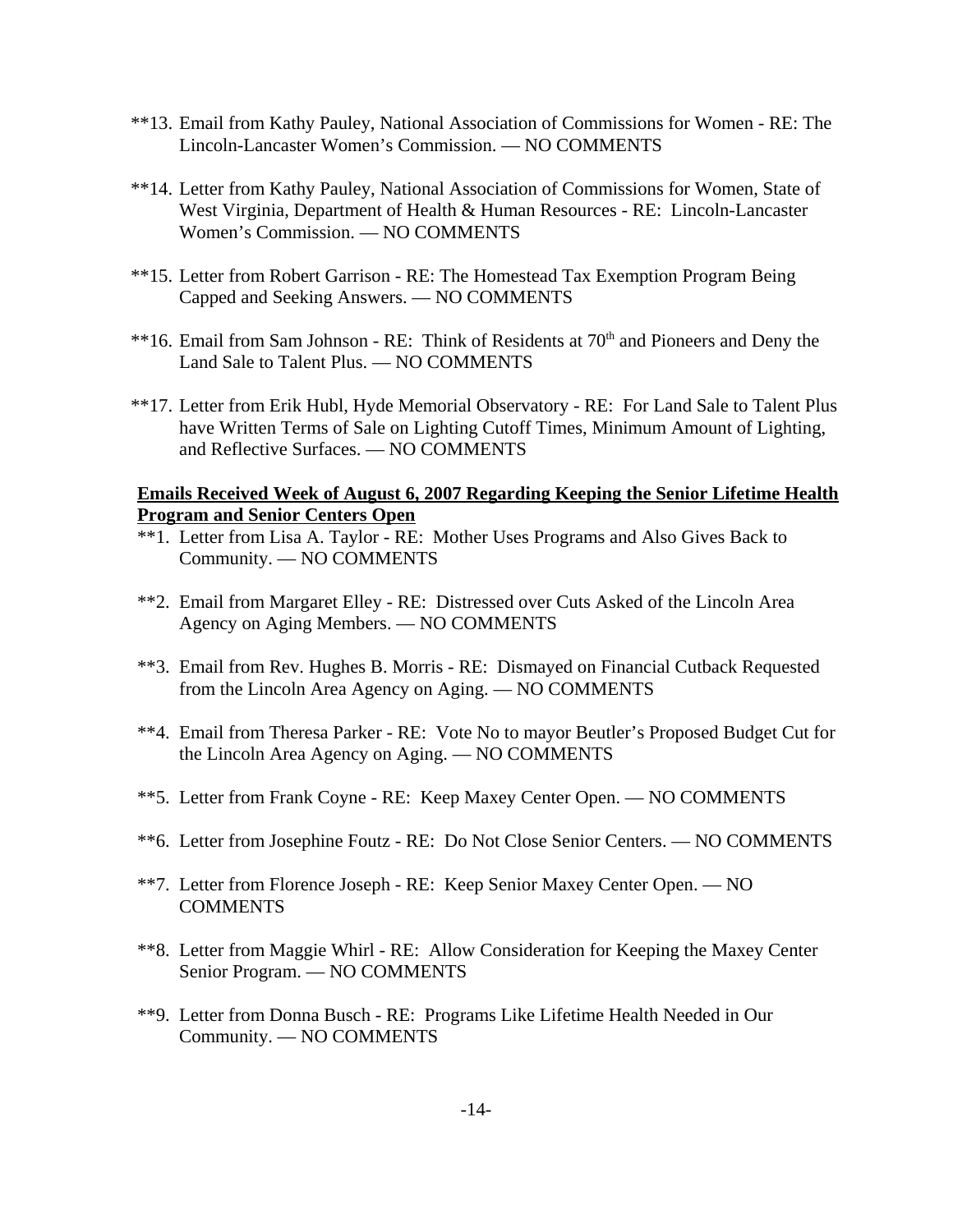- \*\*10. Letter from Jo Wallick RE: Do Not Eliminate the Calvert ActivAge Center Come and Personally Visit the Class. — NO COMMENTS
- \*\*11. Letter from Betty Wilken RE: Do Not Eliminate the Lincoln Area Agency on Aging Lifetime Health Program - This Community Should Serve People of All Ages. — NO **COMMENTS**
- \*\*12. Letter from J. Houk RE: Volunteer at the Maxey Senior Center which Provides Individuals in Wheelchairs, with Canes, Walkers a Balanced Meal and Socialization. Give Consideration to Keep Open (Council Members Received Individual Copies on 08/02/07). — NO COMMENTS
- \*\*13. Statement from Senior Citizens and Other Citizens and Five (5) Pages of Signatures Asking for Continued Funding for the Maxey Senior Diner Program at the Malone Community Center (Council Members Received Individual Copies on 08/02/07). — NO COMMENTS

### **For The Week of August 13, 2007**

- 14. E-Mail from Concerned Citizen RE: The upcoming approval of Mayor Beutler's nominees to the County/City Planning Commission. — NO COMMENTS
- 15. Letter from Gwen Tilley RE: Dismayed that the budget for the senior centers is being cut (Council received copy of letter on 08/06/07 during the public hearing on the budget). — NO COMMENTS
- 16. E-Mail from Janine Copple, Member, Friends of Wilderness Park RE: The Southwest Sewage Treatment facility in the CIP (Forwarded to Council on 08/07/07). — NO **COMMENTS**
- 17. E-Mail Letter from Marti Rule, Chair, Marin Women's Commission; and Cecilia Zamora, NACW Director, Region 9, Marin Women's Commission, Marin County, CA - RE: In Support - Continue to fund the Lincoln-Lancaster Women's Commission (Forwarded to Council on 08/07/07). — NO COMMENTS
- 18. E-Mail from Russell Miller RE: Continue funding the Lifetime Health Programs -raise property taxes (Forwarded to Council on 08/07/07). — NO COMMENTS
- 19. Letter from Don & Sandy Bock RE: Please don't cut the Senior Services (Forwarded to Council on 08/07/07). — NO COMMENTS
- 20. 7 Letters RE: Please don't cut the Senior Services (Forwarded to Council on 08/07/07). — NO COMMENTS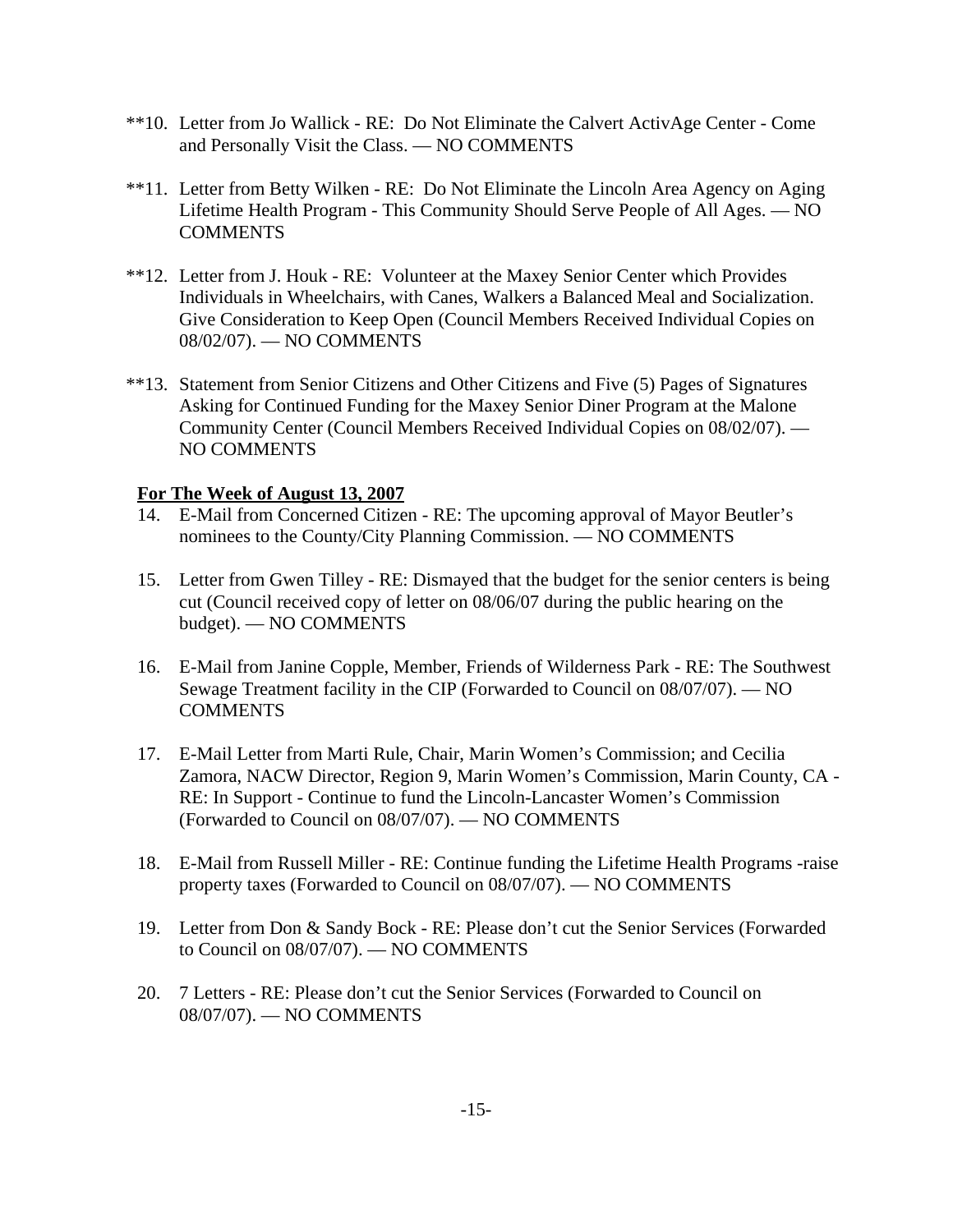- 21. Faxed Letter from Mary Wiberg, Executive Director, State of California-Commission On The Status Of Women - RE: Continue funding of the Commission for Women (Forwarded to Council on 08/07/07). — NO COMMENTS
- 22. E-Mail from Dave Oenbring RE: The Budget Cuts. NO COMMENTS
- 23. E-Mail from Regina L. Oldak, Esq., President, Montgomery County Commission for Women, Rockville, MD - RE: Fund the Commission for Women (Council received this email on 08/08/07 before meeting at 9:00 am). — NO COMMENTS
- 24. E-Mail from Rick Tast RE: Budget cuts (Council received this email on 08/08/07 before meeting at 9:00 am). — NO COMMENTS
- 25. E-Mail from Harlan Milder RE: Budget cuts (Council received this email on 08/08/07 before meeting at 9:00 am). — NO COMMENTS
- 26. E-Mail & Press Release from The Friends of Wilderness Park and The Nebraska Land Trust - RE: The two groups will be sponsoring an informational meeting on the Nebraska Land Trust and conservation easements on 08/23/07 at 7:00 pm at the Roca Village Hall. — NO COMMENTS
- 27. E-Mail from Deanna McClintick RE: Pershing decisions. NO COMMENTS
- 28. Letter from Marta Paxton RE: The closing of Dawes and Saratoga Schools, and closing of Kuklin swimming pool. — NO COMMENTS
- 29. E-Mail from Leigh Adams RE: Women's Commission funding. NO COMMENTS
- 30. E-Mail from Ellen Snortland RE: Until we have more women visible in decisionmaking positions, please keep your Commission alive. — NO COMMENTS
- 31. E-Mail from R. Chanon RE: Commission on the Status of Women. NO COMMENTS
- 32. E-Mail from Mel Antrim RE: Please don't eliminate the Senior Health Services (Council received this email on 08/08/07). — NO COMMENTS

# **AD D E N D U M - (August 13th)**

# **I. MAYOR -**

1. NEWS RELEASE - RE: City Earns Gold Medal From ComputerWorld-Lincoln praised for use of mobile devices. — NO COMMENTS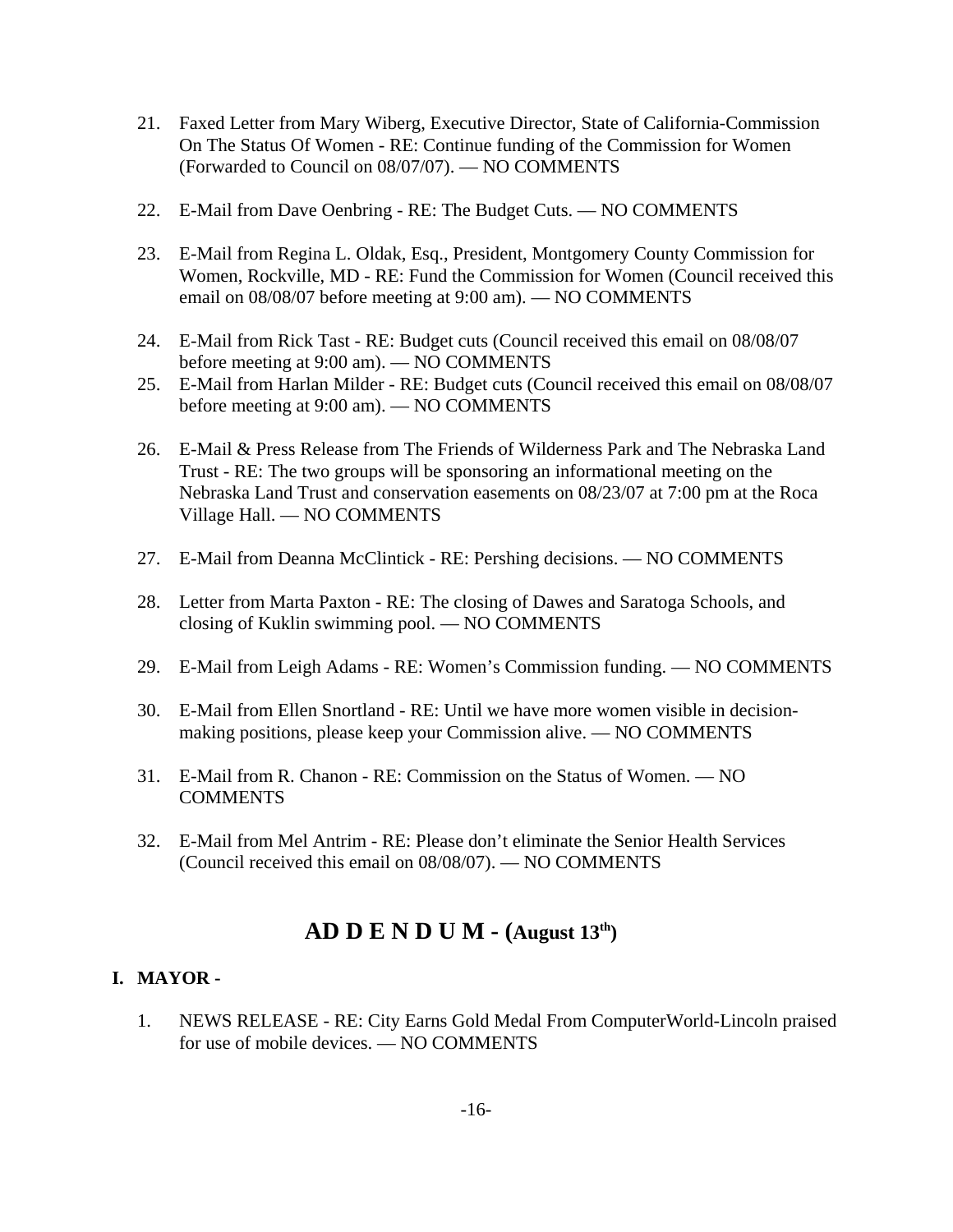- 2. NEWS ADVISORY RE: Mayor Beutler's Public Schedule Week of August 11 through 17, 2007-Schedule subject to change. — NO COMMENTS
- 3. NEWS RELEASE RE:  $10^{TH}$  Street Viaduct From Charleston To "R" Street To Close Wednesday - Oak Creek Bridge at 14<sup>th</sup> and Saunders to reopen Tuesday. — NO **COMMENTS**
- 4. NEWS RELEASE RE: Traffic Safety Improvements Reduce Crashes In City. Karl Fredrickson, Public Works & Utilities Director discussed this issue earlier under "I. Mayor". (See that discussion)

# **II. CITY CLERK -** NONE

# **III. CORRESPONDENCE -**

# **A. COUNCIL REQUESTS/CORRESPONDENCE** -

# **JON CAMP**

1. E-Mail from Dave Bode - RE: Thank you for your service to city taxpayers - Budget cuts. — NO COMMENTS

# **B. DIRECTORS AND DEPARTMENT HEADS -**

# **HEALTH**

1. NEWS RELEASE - RE: Hot Weather Alert. — NO COMMENTS

# **C. MISCELLANEOUS -**

- 1. E-Mail from Sarah Bauman RE: Budget topic. NO COMMENTS
- 2. E-Mail from Pat Henry RE: Agency on Aging. NO COMMENTS
- 3. E-Mail from Roma L. Niel, member, Business & Professional Women of America, Needles, CA - RE: Please reconsider your vote to decommission the Women Funding. — NO COMMENTS
- 4. E-Mail from Lynn Darling RE: Wilderness Park. NO COMMENTS